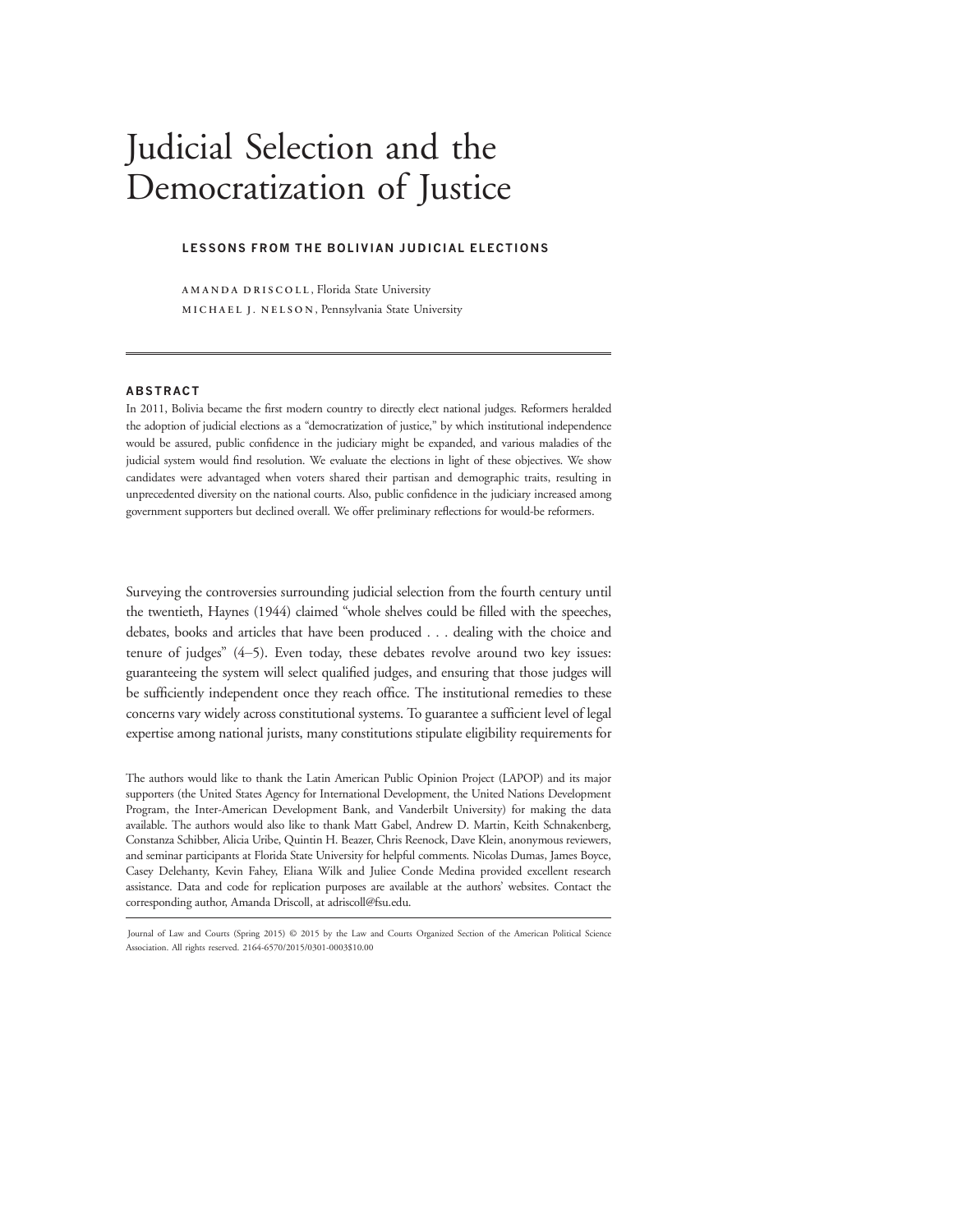judicial candidates' age, legal training, previous professional experience, or tenure within the justice system (Elkins, Ginsberg, and Melton 2014). Institutional solutions to the question of independence often turn on judicial selection procedures, which regulate the political actors involved in judicial selection processes. Historically, constitutions placed responsibility for the selection and confirmation of judges in the hands of the executive and/or legislative branches of government (Haynes 1944). However, the latter half of the 20th century has seen the dramatic expansion and decentralization of judicial selection processes, opening the door for direct citizen participation in the nomination, evaluation, and selection of national judicial authorities (Garoupa and Ginsburg 2009; Rios-Figueroa 2011).

With the ratification of its new constitution in 2009, Bolivia extended this populist logic to become the first country in the modern world to select judges with national jurisdiction via universal and direct popular vote.<sup>1</sup> On October 16, 2011, Bolivian voters selected 56 judges to the Bolivian Supreme Court (Tribunal Supremo de Justicia), the Plurinational Constitutional Tribunal (Tribunal Constitucional Plurinacional), the Bolivian Agro-ambient Tribunal (Tribunal Agroambiental), and the Bolivian Judicial Council (Consejo de Magistratura), in a highly divisive electoral contest (Driscoll and Nelson 2012).

Though initial support for the adoption of judicial elections was widespread, the reformation process was controversial (Driscoll and Nelson 2013), and the implementation of this inaugural contest was undeniably contentious (Driscoll and Nelson 2014). Still, many aspects of this election have not been subjected to systematic empirical scrutiny. We take this opportunity to evaluate the Bolivian elections based on the arguments made by proponents and opponents of this institutional reform, considering their impact on the judges selected for office and on public confidence for the national judiciary. Though the elections were ostensibly adopted as a means to ensure the nomination of a depoliticized, professionally expert panel of judges, our analysis reveals that the most successful candidates were those whose demographic and political characteristics mirrored those of voters, irrespective of the judicial candidates' professional qualifications. Additionally, we show that public confidence in the courts and justice system has increased since the election among government supporters, though it has decreased overall.

## INDEPENDENCE FROM WHOM? THE EVOLVING LOGIC OF JUDICIAL SELECTION PROCEDURES

A noted commonality of constitutions the world over is the shared assumption that judicial authorities ought to be politically independent. However, the constitutional

<sup>1.</sup> Most judges in the United States are elected at the subnational level (Morrison 2007). Outside of the United States today, judicial elections are uncommon and elected judges are confined to limited jurisdictions (Shugerman 2010, 1064).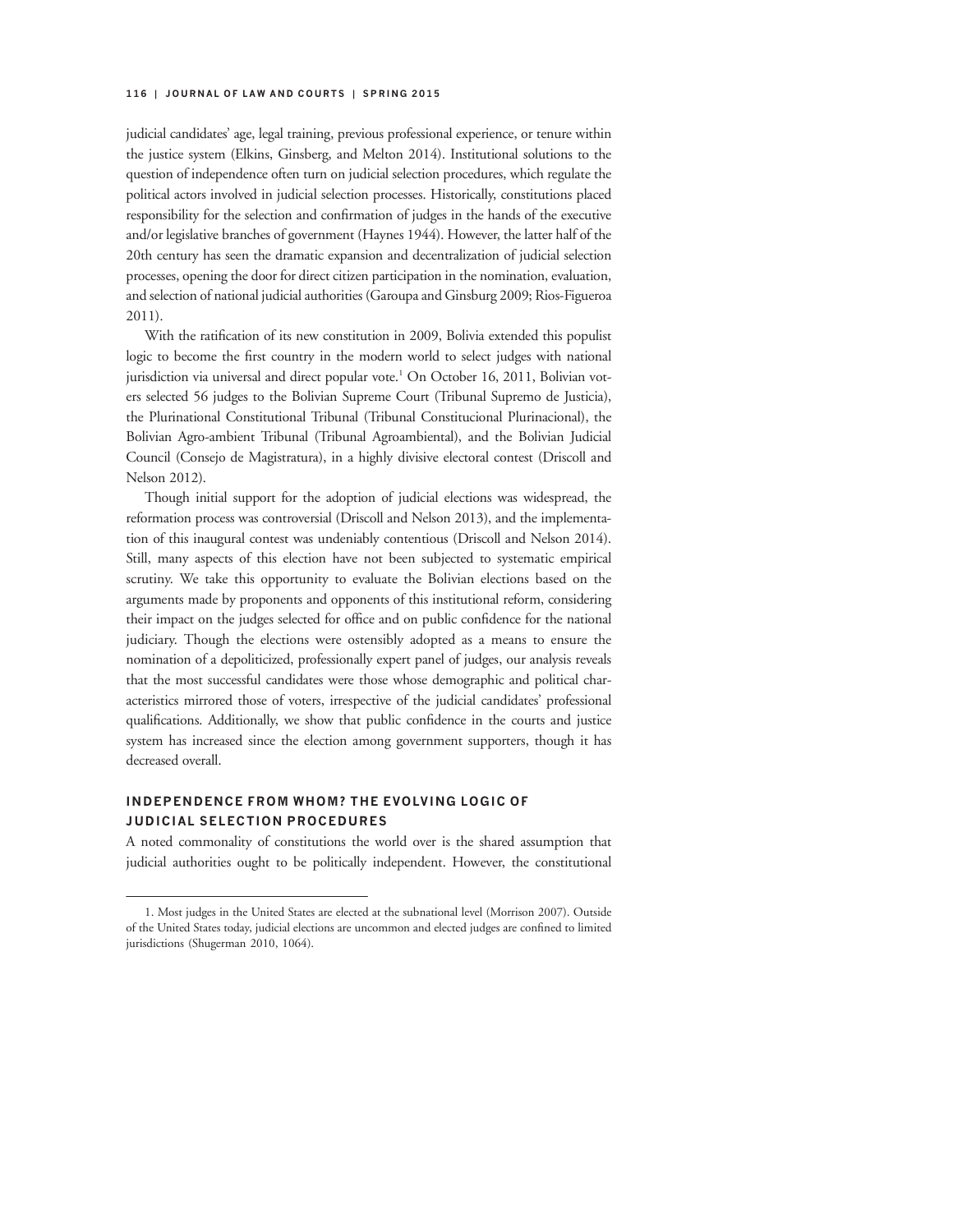history of judicial selection systems reveals evolving assumptions about which authorities or institutions pose the greatest threat to the political independence of high courts and judges. Whereas judicial authority was originally conceived as an extension of administrative power, the selection of judges in the seventeenth century centralized judicial selection exclusively in the hands of European monarchs (Haynes 1944; North and Weingast 1989). By the time of the American and French Revolutions, the instrument of independent judicial review emerged as a widely accepted constitutional tool of executive constraint, leading many constitutional assemblies to adopt separation of powers systems, wherein judicial selection would require the joint assent of both elected branches of government, often with supermajority approval.

Table 1 describes the constitutional changes to judicial selection processes across Latin America from the time of independence until today. Though all of these countries originally adopted separation of powers systems with formally independent courts, there has been considerable variation in the placement of the judicial selection authority both cross-sectionally and over time. The most centralized of these judicial selection processes (seen at the top of table 1) concentrates both the nomination and selection powers in the hands of a single legislative authority, typically a unicameral legislature or in a joint legislative session requiring multiple chambers. Much like the early constitutions of continental Europe and the judicial nominations of eighteenth-century England, this centralization of judicial selection in the legislative branch appears to have been common in the smaller Central American countries in the 1840s and 1850s. Still, the majority of the early Latin American constitutions utilized arrangements similar to that of the US Constitution, dividing the power to nominate and select judges across multiple legislative chambers or between the legislative and executive branches of government. Even given this variation, one clear lesson from table 1 is that the business of selecting judges has historically been the exclusive domain of political elites.

Scholars document a recent trend towards the "opening" of judicial selection processes, as judicial selection procedures increasingly involve judicial authorities, the legal academy, or even the public (e.g., Garoupa and Ginsburg 2009; Rios-Figueroa 2011). Rios-Figueroa (2011) notes that the average number of actors participating in the process of appointing judges of the constitutional courts has steadily increased in Latin America since the 1970s, with the average now beyond the traditional two (the executive and legislative branches), a shift which is clearly seen in table 1. Capitalizing on the reputational and professional pressures of the judicial system itself, several contemporary Latin American constitutions grant substantial influence to judicial councils in the process of judicial selection (Colombia 1991; Ecuador SC 2008), or even the Supreme Court itself (Peru 1993), a practice that is now common the world over (Garoupa and Ginsburg 2009). Rios-Figueroa (2011) notes that these more open systems may change the type of candidate who is selected; the participation of civil society in the appointment process widens the pool of potential candidates, leading to the selection of judges with less traditional backgrounds. At the same time, the introduction of civil society into these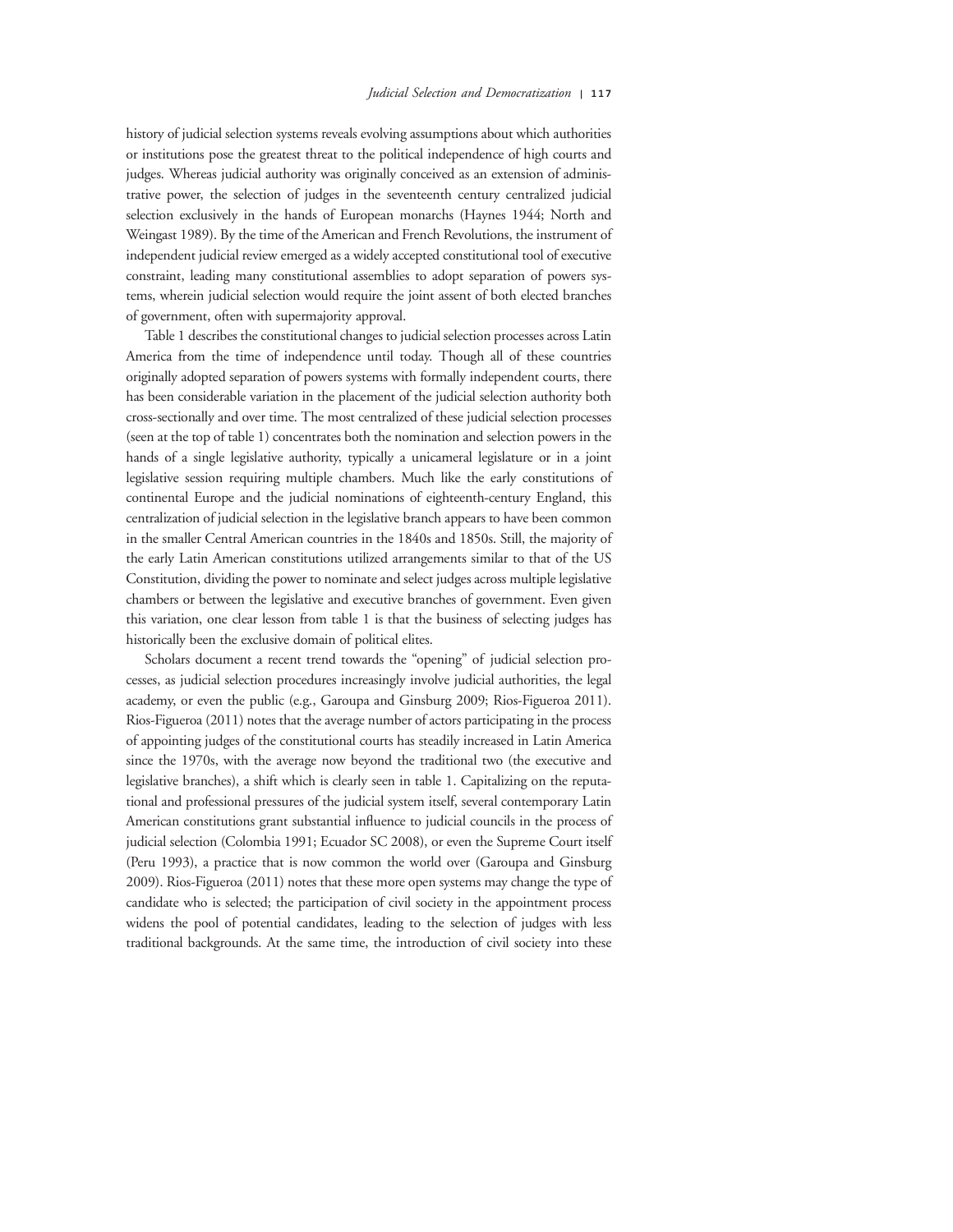| ges to Judicial Selection Procedures of Latin American High Courts from National Independence until 2014: Rank Ordered from Most to | Examples         |  |
|-------------------------------------------------------------------------------------------------------------------------------------|------------------|--|
|                                                                                                                                     | Selects/Approves |  |
| lable 1. Constitutional Char<br>east Centralized                                                                                    | Nominates        |  |

|                                      | Nominates          | Selects/Approves | Examples                                                                                                                                                                                                                                                                                                                                                                                        |
|--------------------------------------|--------------------|------------------|-------------------------------------------------------------------------------------------------------------------------------------------------------------------------------------------------------------------------------------------------------------------------------------------------------------------------------------------------------------------------------------------------|
| entralized<br>processes<br>selection | Legislature        | Legislature      | Nicaragua SC (1838); El Salvador SC (1841, 1983); Honduras SC (1848); Costa Rica<br>SC (1859, 1949); Cuba SC (1967); Dom. Republic SC (1907, 1942); Guatemala<br>SC (1956); Uruguay SC (1917, 1942, 1951); Dom. Republic SC (1844); Costa<br>Rica SC (1847)*; Bolivia SC (1826, 1851,1878), Bolivia CT (1994)*; Ecuador<br>SC (1897)*; Uruguay SC (1934)*; Guatemala SC (1935)*; Peru CT (1993) |
|                                      | Legislature        | Executive        | Peru SC (1828); Uruguay SC (1830); Bolivia SC (1843, 1861); Cuba SC (1901)                                                                                                                                                                                                                                                                                                                      |
|                                      | xecutive           | Legislature      | Ecuador SC (1830); Bolivia (1831); Peru SC (1860); Paraguay SC (1870); Colombia<br>SC (1886); Cuba (1901); Honduras SC (1921); Guatemala SC (1921) <sup>3</sup> ; Panama<br>SC (1941); Chile CT (1970); Panama (1972); Brazil CT (1988); Nicaragua SC                                                                                                                                           |
|                                      |                    |                  | 1987); Mexico SC (1836, 1917)*; Argentina SC (1853)*; Costa Rica SC (1917)*;<br>Chile SC (1980)*; Ecuador SC (1996)*, Ecuador CT (1996)*                                                                                                                                                                                                                                                        |
|                                      | Judicial authority | Executive        | Chile SC (1925)                                                                                                                                                                                                                                                                                                                                                                                 |
|                                      | udicial authority  | Legislature      | Honduras SC (1982)*; Guatemala SC (1985)*; Bolivia SC (1994)*; Peru CT (1993)*;<br>Peru SC (1979); El Salvador SC (1991); Uruguay SC (1966)*; El Salvador SC (1983)*;                                                                                                                                                                                                                           |
|                                      |                    |                  | Paraguay (1997)*                                                                                                                                                                                                                                                                                                                                                                                |

118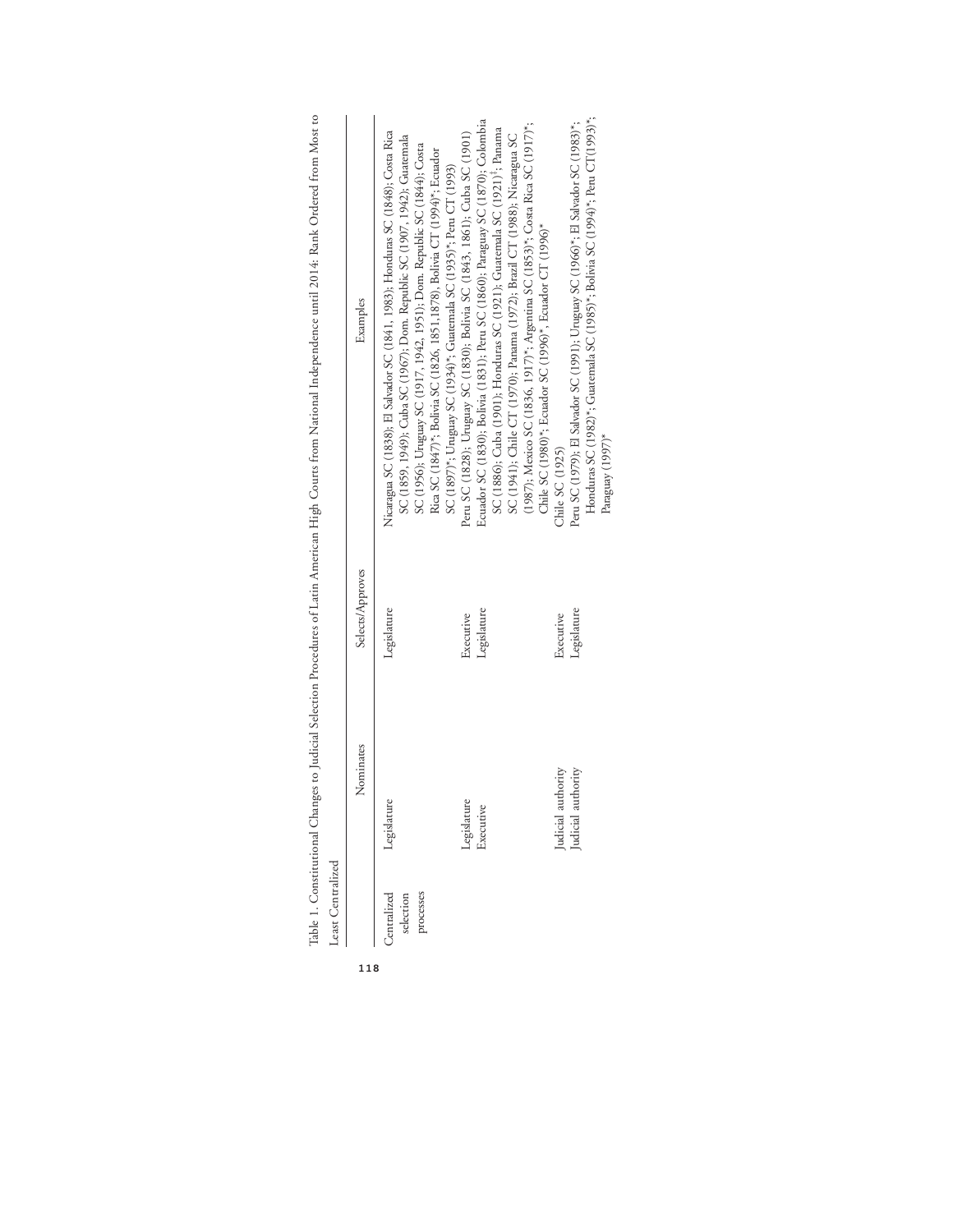|                                     | Judicial authority unilaterally nominates and selects                                                                                                                              |                       | Colombia SC (1991); Peru SC (1993); Ecuador SC (2008); Dom. Republic CT (2010)                                                                                                                                                    |
|-------------------------------------|------------------------------------------------------------------------------------------------------------------------------------------------------------------------------------|-----------------------|-----------------------------------------------------------------------------------------------------------------------------------------------------------------------------------------------------------------------------------|
|                                     | Multiple institutions unilaterally nominate and select                                                                                                                             |                       | Chile CT (1980, 2005); Colombia CT (1991)                                                                                                                                                                                         |
|                                     | Multiple institutions and citizens'<br>groups                                                                                                                                      | Legislature/Executive | Bolivia (1839); Cuba SC (1940); Guatemala CT (1985); Venezuela (1999); Ecuador<br>CT (2008); Colombia CT (2009)                                                                                                                   |
|                                     | <b>Legislature</b>                                                                                                                                                                 | Direct election       | Bolivia CT, Bolivia SC (2009)                                                                                                                                                                                                     |
| <b>Decentralized</b>                | Direct election                                                                                                                                                                    | Legislature           | Mexico SC (1824)                                                                                                                                                                                                                  |
| selection                           |                                                                                                                                                                                    | Direct election       | Costa Rica (1821); El Salvador SC (1824); Honduras SC (1825); Guatemala SC (1825);                                                                                                                                                |
| processes                           |                                                                                                                                                                                    |                       | Nicaragua SC (1824); Guatemala SC (1879) <sup>"</sup>                                                                                                                                                                             |
|                                     | Note.--CT denotes constitutional tribunal and SC denotes Supreme Court, which may or may not have constitutional authority.<br>Source.---Original data compilation by the authors. |                       |                                                                                                                                                                                                                                   |
|                                     |                                                                                                                                                                                    |                       | * Supermajority required for approval.<br>† The Guaternalan Constitution of 1879 enabled the president to nominate Supreme Court judges who were subject to approval by the National Assembly and would serve a 4-year term, thou |
| $^\ddag$ The constitutional reforms | judicial selections would be via popular election.                                                                                                                                 |                       | s in 1921 maintained the direct election of the president of the Supreme Court, though the remaining judges were nominated by the president and subject to approval by the                                                        |
| assembly.                           |                                                                                                                                                                                    |                       |                                                                                                                                                                                                                                   |
|                                     |                                                                                                                                                                                    |                       |                                                                                                                                                                                                                                   |

119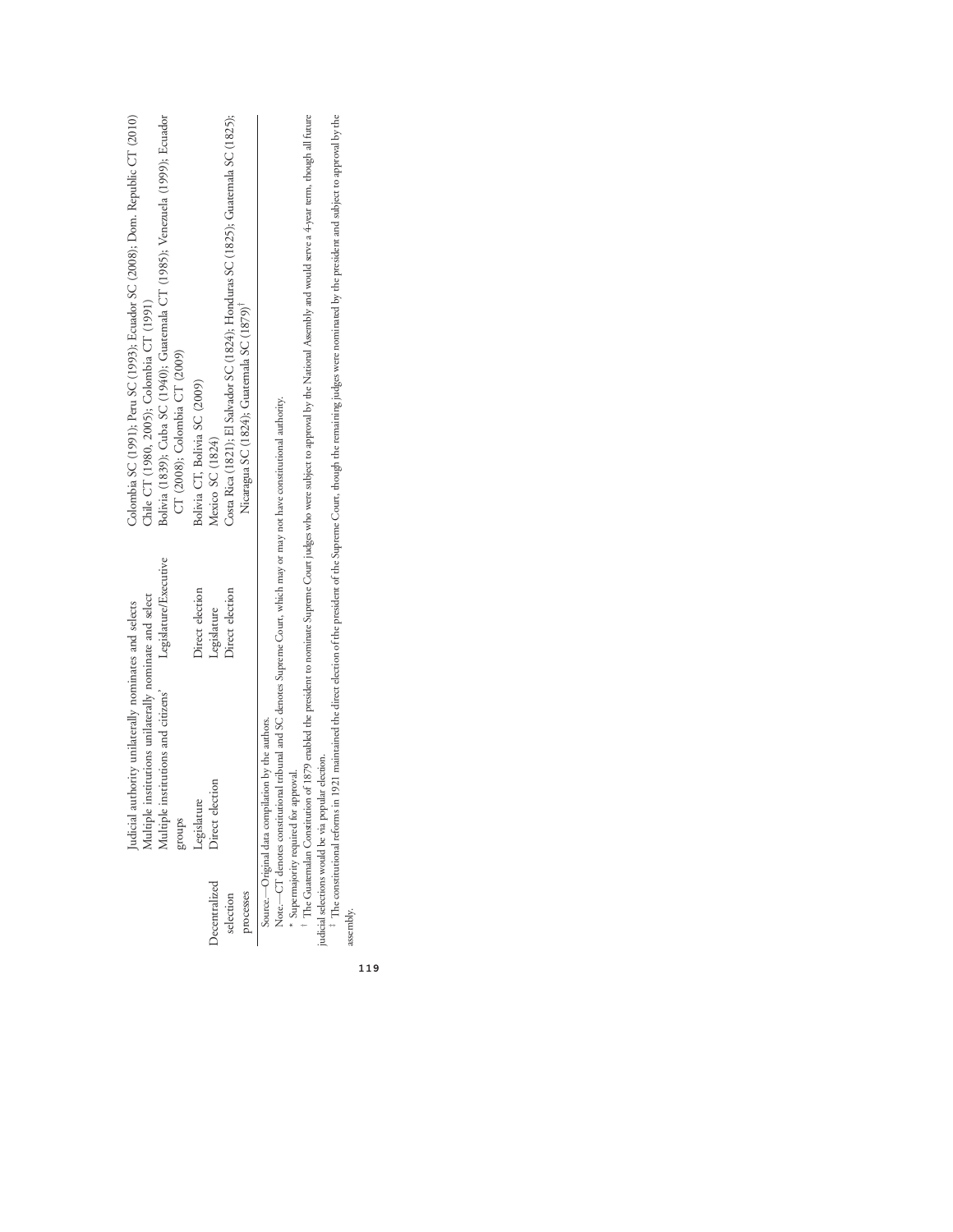processes is thought to lessen the grip of the legislative and executive branches on the process, perhaps emboldening judges to participate more actively in the policy-making process (Ferreres Comella 2004; Malleson and Russell 2006).

The most dramatic manifestation of this trend has been the direct election of judges, a phenomenon which is widely considered unique to the US states (e.g., O'Connor 2009). Though Bolivia is the only country worldwide to elect its national jurists in the modern era, it is not the first country to adopt this institutional convention. Haynes (1944) reports that national judicial elections were adopted in France in 1790, owing to "the democratic fervor that inspired the Revolution"  $(158)$ .<sup>2</sup> Judicial elections were also adopted across most of Central America following independence from Spain in the early 1820s.3 As with France, these countries soon abandoned direct elections in favor of a centralized and elite-based process in which the legislature both nominated and selected national judges.<sup>4</sup> As a point of comparison, while many US states contemplated the direct election of some of their judges, France opted to directly elect its national judicial authorities nearly 40 years before Mississippi—the first state to elect all of its judges adopted the institution in 1832 (Shugerman 2012).

As with the French Revolutionaries, the Central American independence movements, and the populists in the US states, widespread dissatisfaction with representative government and the disintegration of traditional party systems led reformers in both Venezuela (1999), Ecuador (2008, with 2011 modifications), and Bolivia (2009) to prioritize the participation of a broad base of citizens in their judicial selection processes. The stated goal of these reforms is to "democratize" the justice system, ensuring citizen participation in the judicial selection process so as to expand public confidence in national courts. The 2009 Bolivian Constitution took this logic to a relative extreme by requiring all national judges to be subject to direct popular elections.<sup>5</sup> To better understand the

<sup>2.</sup> The French experiment with direct judicial elections was mixed and short lived: following the election of "one painter, two engravers, one sculptor, two store clerks, [and] one gardener," the convention was so disgruntled with the results it provided itself the legal ability to modify or disregard judicial decisions that "no longer inspired respect." The elections were abandoned just 10 years later (Haynes 1944, 158).

<sup>3.</sup> The modern day countries of Costa Rica, Guatemala, El Salvador, Nicaragua, and Honduras were formerly the Spanish viceroyalty of Guatemala, and in 1823 formed the Federation of Central American States. Each state was granted complete administrative and legal autonomy and was organized under a loose federal government which was dissolved in 1840.

<sup>4.</sup> The noted exception is Guatemala, whose constitution provided for the direct election of all Supreme Court judges until 1921. Between 1921 and 1935, only the president of the Supreme Court was subject to direct election.

<sup>5.</sup> Though Bolivia is the only country to have currently adopted judicial elections at the national scale, it is neither the first nor the last country to consider this reform. Hugo Chávez proposed the direct election of constitutional magistrates during his tenure as president of the Venezuelan Constitutional Assembly, though this proposal did not survive the constitution writing process (Latin

American Weekly Report 1999). In 2013, Argentina passed a law that called for the direct election of 12 of the 19 members of the national judicial council, though the law was struck down by the Argentine Supreme Court before it took effect (Llanos and Schibber 2008).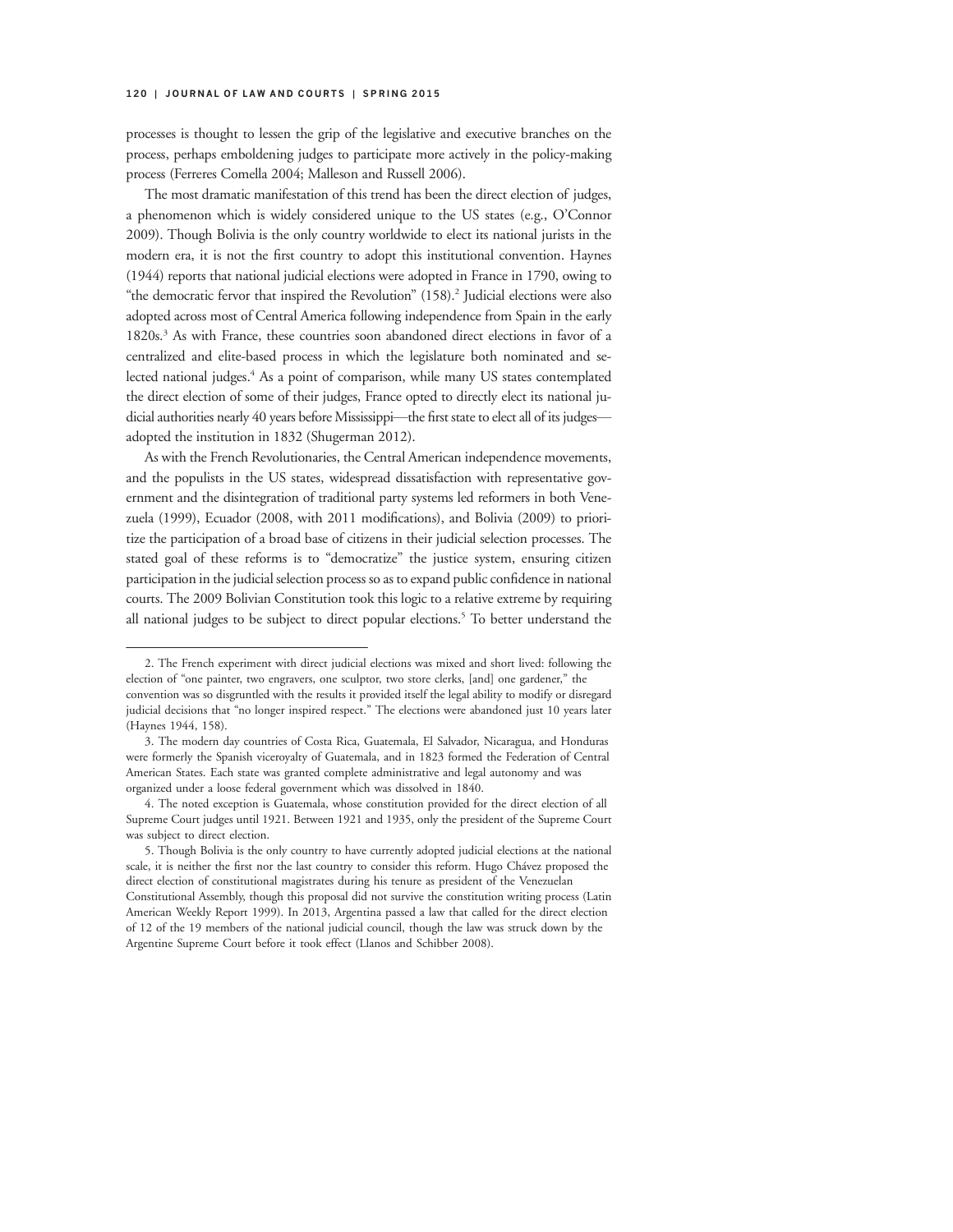motives and consequences of this change, we now discuss the constitutional adoption and implementation of the Bolivian judicial elections of 2011.

## JUDICIAL ELECTIONS IN BOLIVIA: ADOPTION AND IMPLEMENTATION

The Plurinational Bolivian State is a landlocked country in the heart of South America. With more than 30 indigenous nations claiming Bolivia as its ancestral home, it is among the most ethnically diverse countries in South America. It is also the poorest and most unequal of its neighbors (Fearon 2003). Until the turn of the twenty-first century, Bolivian democracy was noted for its relatively stable, albeit elite-driven and largely exclusionary, constitutional democracy (Gamarra 1997). By the close of the twentieth century, the traditional party system on which this "pacted" democracy hinged gave way to a new era of national politics marked with compelling political newcomers, institutional gridlock and periodic bouts of political protests and violence (Centellas 2009; Boulding 2010). While traditional parties struggled to maintain political relevance, mestizo President Evo Morales Ayma and his Movimiento al Socialismo (Movement to Socialism, or MAS) party have channeled the widespread dissatisfaction, converting the long-marginalized indigenous majority into a potent electoral machine (Alpert et al. 2010). This dramatic transformation of the electoral geography has aligned political ideologies with regional, ethnic, and economic cleavages, posing serious threats to democratic stability on multiple occasions. Far from a temporary political enigma, Morales and the MAS stand ready to shape the landscape of Bolivian politics for a foreseeable future (Singer 2007; Alpert et al. 2010).<sup>6</sup>

Against this backdrop of political flux and institutional turbulence stood a long maligned judiciary. Under the 1967 constitution, national judges were selected in a congressional procedure requiring a two-thirds majority vote in a joint session of the National Congress. In practice, this supermajoritarian requirement was often achieved by dividing judicial posts among national political parties according to a system of political patronage, or *cuoteo* (Mesa 2008, 2010). With the dissolution of the traditional party system, the process of judicial nominations became increasingly contentious and polarized, frequently resulting in inquorate national courts (Castagnola and Peréz-Liñán 2010).

In August 2006, a MAS-dominated constitutional assembly convened to draft a constitution that would better reflect the new realities of the Bolivian political system. Along with devolved political power to prioritize indigenous and local interests, the 2009 Constitution provided for the direct election of judges to each of the four national judicial

<sup>6.</sup> An absolute majority brought Morales to power in 2005, with the MAS winning a majority of the lower chamber of Congress (Singer 2007). His presidency was renewed and the MAS seatshare expanded to a supermajority of the bicameral Plurinational Legislative Assembly in 2010 (Alpert et al. 2010). In April of 2013, the Constitutional Tribunal cleared the way for Morales to seek a third in office, which he assumed in January 2015.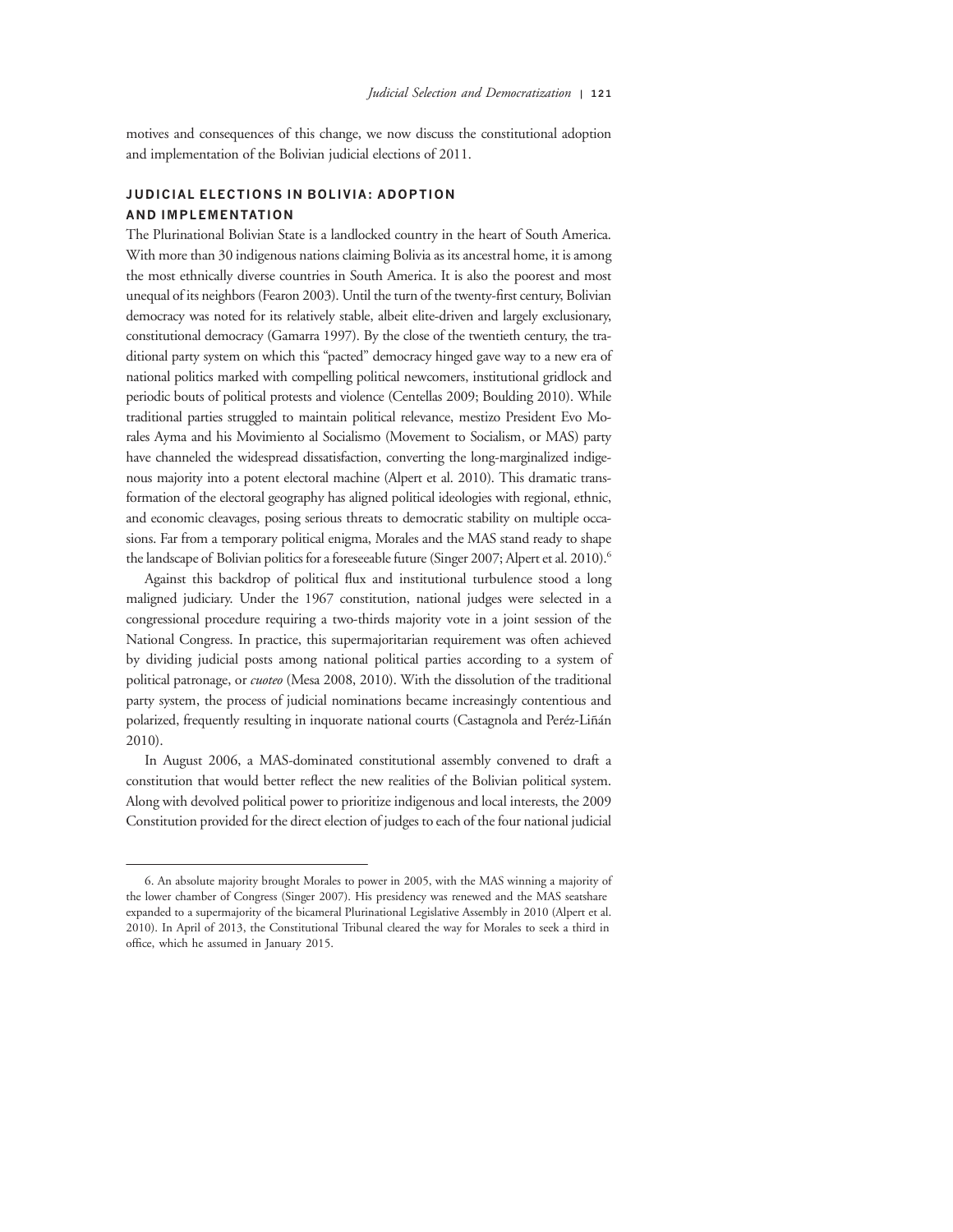institutions.7 To balance the need to inform voters regarding candidates' merits while ensuring a depoliticized electoral process, the constitutional reformers opted for a nonpartisan electoral process, in which all party affiliations, campaigns, or formal endorsements were explicitly prohibited. In addition to baseline education and age requirements, candidates are subject to a candidate preselection process by the bicameral Plurinational Legislative Assembly, which requires the approval of two-thirds of its members in a joint legislative session.

The Constitution situates the national electoral court (the Órgano Electoral Plurinacional, or OEP) as the clearinghouse for all information pertaining to the election process and the dissemination of all candidates' qualifications. To facilitate voters' considerations of the candidates' professional merits in the inaugural contest, the OEP provided standardized voter information guides that documented the professional experience and biographical information of each candidate, including their name, department of origin, and indigenous identification as well as candidates' academic, professional, and intellectual achievements. Finally, a randomly assigned number and picture were provided, identical to those listed on the ballot. Figure 1 shows an example of a candidate profile, the rest of which are available at the authors' websites.

Though protracted and conflictual legislative negotiations characterized many previous judicial nomination processes, the two-thirds control of the bicameral legislature the MAS enjoyed greatly facilitated the candidate preselection process. Still, many distinguished jurists declined to submit their candidacies, and MAS insiders lamented a lack of quality applicants ("El registro ampliado" 2011; "Profesionales no se postularán" 2011). Observers claimed that the legislative vetting committee prioritized ethnic identification over professional qualifications and experience ("Un postrado" 2011), and the OAS condemned the process for lack of transparency and opposition involvement. In spite of the formal ban on party affiliation, several candidates were outed for their ties to the government party, having previously served as party organizers, legislative aides, or legal advisors ("Disputado del MAS" 2011). Indeed, not only was the candidate selection process negotiated largely out of the public view, MAS party insiders later confirmed that many legislative backbenchers knew little about the candidates, but simply voted in accordance with party leaders' instructions ("Masistas admiten" 2011; "Disputado del MAS" 2011).

In the 45 days leading up to the election, the OEP coordinated the distribution of voter information guides via national media outlets, aided by the national youth corps who distributed voter information packets door to door in rural provinces. Nevertheless, attempts to reach voters in the most remote areas proved futile, with the information campaign failing to reach up to 30% of rural areas ("TSE admite" 2011; "OEA recomienda" 2011). Many voters claimed they remained ignorant of the electoral process

<sup>7.</sup> The current constitutional text is the result of a negotiated settlement between the MAS and the opposition parties in advance of the public constitutional ratification held in 2009. See Driscoll and Nelson (2013) for additional details.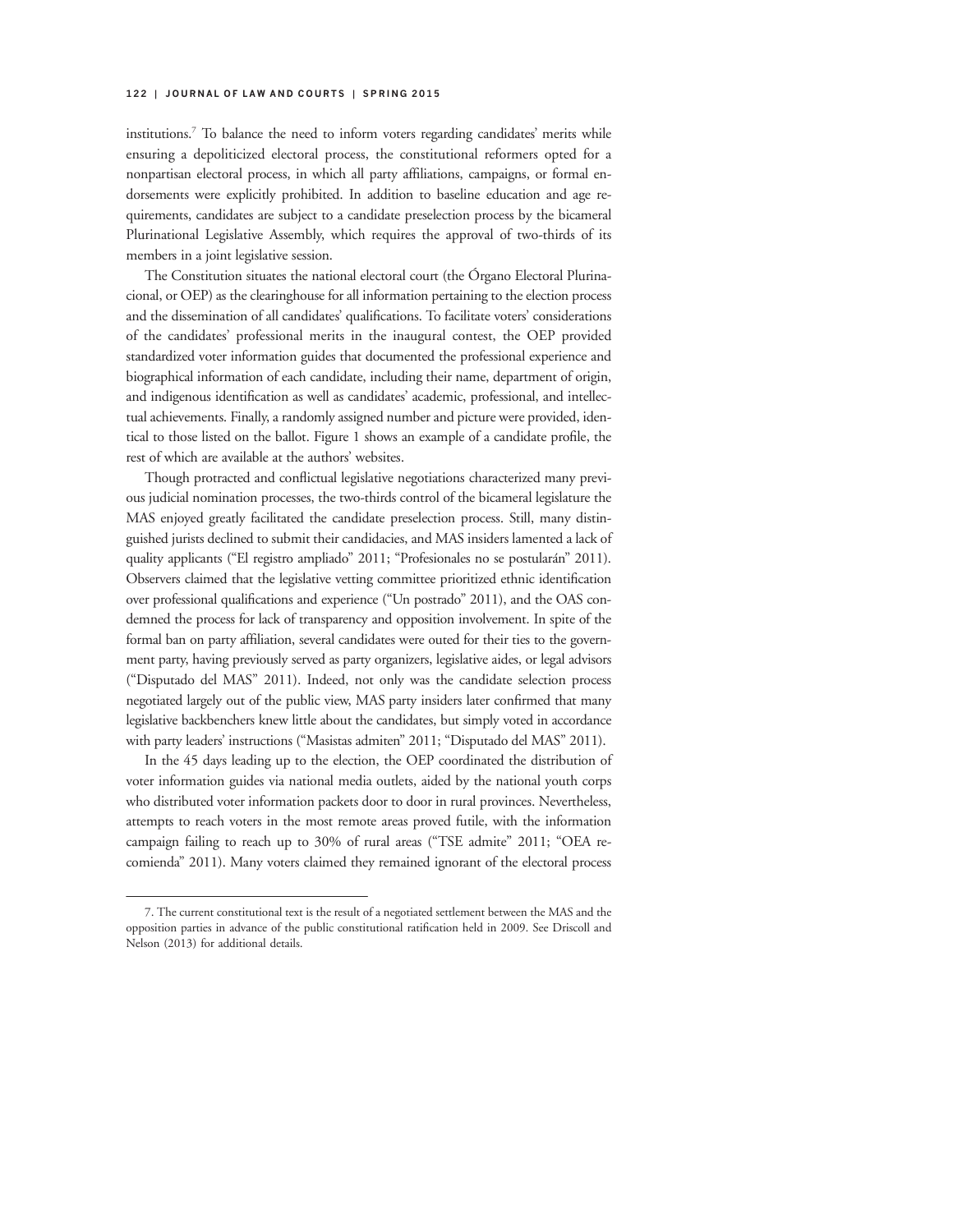Judicial Selection and Democratization | 123



Nombres y apellidos:<br>Carmen Silvana Sandoval Landívar

Lugar y fecha de<br>nacimiento: Santa Cruz de la Sierra, 17 de agosto de 1960.

Franja en la que postu-<br>la: Tribunal Constitucional Plurinacional.

#### **MÉRITOS**

Formación académica: licenciada en Ciencias Jurídicas y Abogada con estudios en la UAGRM y UMSA. Diplomado en Derecho Notarial, UDABOL y en Justicia Constitucional, UDS

Máster en DIP por la Facultad de Derecho de la Universidad complutense de Madrid.

Producción intelectual: Extradición por delitos de lesa humanidad.

Experiencia profesional: Es docente de la Maestría de Derecho Notarial y Registral de la Escuela Militar de Ingeniería y de la Carrera de Relaciones Internacionales, Facultad de Ciencias Jurídicas, Políticas y Relaciones Internacionales de la Universidad Autónoma Gabriel René Moreno; así como del Instutito de la Judicatura del Poder Judicial.

Como primera diplomática cruceña de carrera, se ha desempeñado como diplomática de carrera en el Ministerio de Relaciones Exteriores y Culto de Bolivia y ha representado al país en eventos internacionales y en diversas funciones diplomáticas. Ha sido consultora y asesora de diferentes instituciones gubernamentales, de voluntariado y grupos indígenas en temas de género y derechos humanos.

Actualmente se desempeña como docente de la UAGRM, la EMI (maestría) y Notaria de Fe Pública. Ha recibido diversas condecoraciones y distinciones por su labor profesional.

Figure 1. Example candidate profile. The profile includes information on the candidate's date and location of birth, their picture, and their academic, intellectual, and professional experience. The number of the profile (#49) corresponds to candidate's ballot position and was randomly preassigned by the OEP.

and candidates in advance of the elections, a sentiment echoed by President Morales in the hours following the close of the polls ("Lamentablemente" 2011).

Though the Constitution prohibited campaigns for or against individual candidates, the opposition instead lobbied voters to boycott the elections entirely (Driscoll and Nelson 2014).<sup>8</sup> Though voting was compulsory, nearly 60% of voters' ballots were deliberately spoiled or left blank. The government faulted voter inexperience, though it accepted blank and spoiled ballots as legitimate forms of electoral participation. The seats on the four national courts were allocated based on candidates' national valid vote totals, with newly elected jurists claiming their seats in the first weeks of 2012.

## PARTISANSHIP, DESCRIPTIVE REPRESENTATION, AND PROFESSIONAL EXPERIENCE

The adoption and implementation of the Bolivian elections were fraught with controversy, with both proponents and opponents of elected judges raising arguments about the

<sup>8.</sup> An example of the campaign materials circulated by the opposition is available on our online appendix, available at the authors' websites.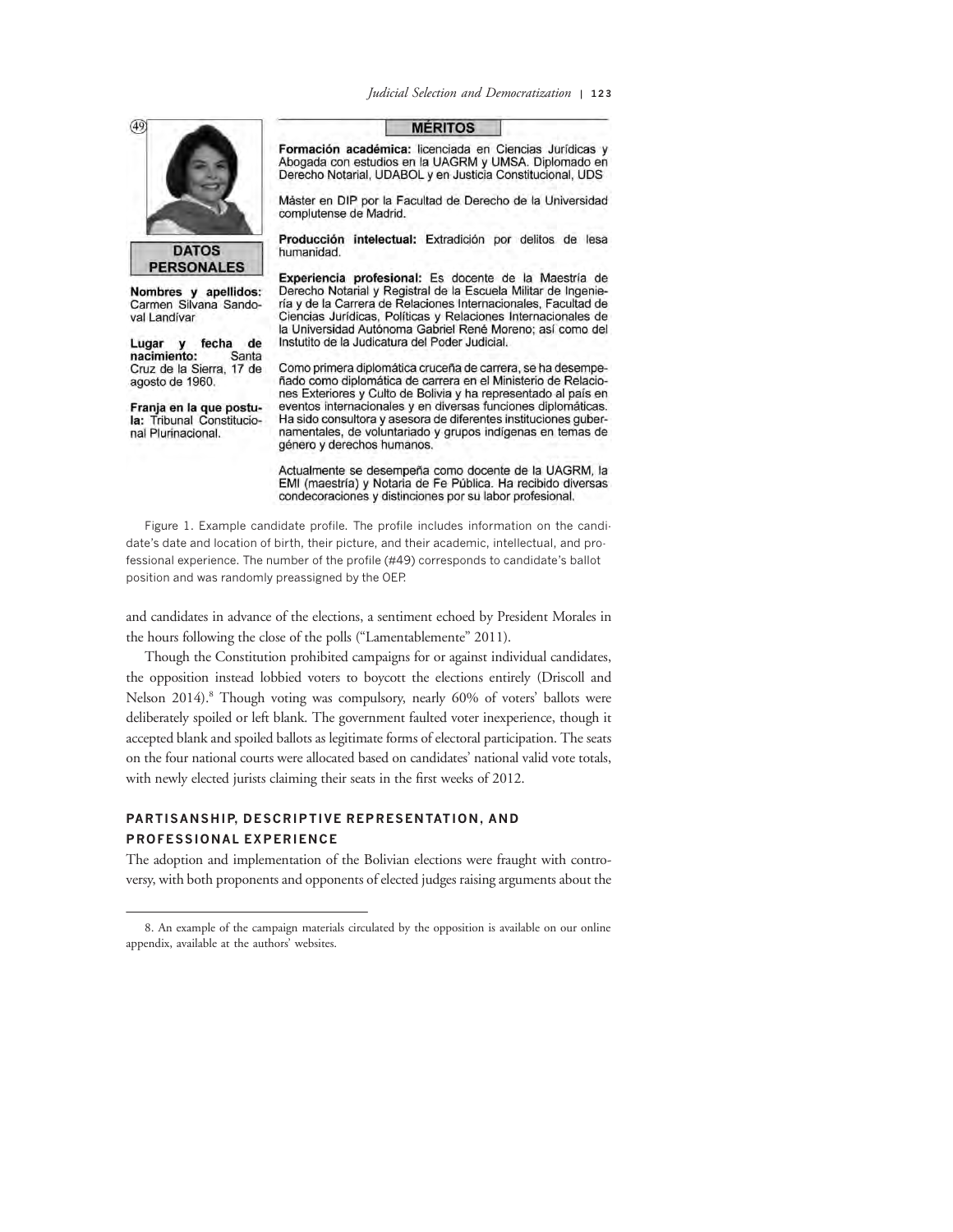ability of voters to make informed choices on election day given the lack of information caused by the ban on campaigning. Though the constitutional prohibition on campaigning was originally viewed as necessary to ensure a depoliticized election and the meritocratic evaluation of candidates (Órgano Electoral Plurinacional 2011a), critics faulted the candidate preselection process for prioritizing indigenous affiliation over meritocracy and claimed the OEP's informational efforts were fundamentally deficient. Here we provide an overview of these arguments and assess them using data on judicial candidate success from the 2011 election to the Constitutional Tribunal. Our empirical analysis combines municipal-level election returns, candidate characteristics, and municipal-level census data to evaluate the combined effects of district level electoral composition and candidates' ethnicity, gender, political commitments, and professional experience on candidate success in the inaugural contest.

#### Party Affiliation

To avoid the overt politicization of the judicial elections, the Bolivian Constitution prohibited all party affiliations and campaigning in the judicial elections, on penalty of candidate disqualification (Bolivian Constitution, art. 181, sec. 9). Candidate partisan affiliation was not listed on the ballot or voter information guide, and candidates were prohibited from publicizing any political affiliation. Moreover, to ensure that the elections would remain apolitical, media coverage of the judicial candidates was strictly censured, prohibiting interviews that might construe favor or confer any candidate free publicity. Despite these formal prohibitions, some candidates were singled out by the national press for their direct affiliations with the government party as MAS party organizers, legislative aides, or legal advisors ("30 candidatos" 2011). We evaluate the possibility this would have conferred an advantage to these MAS-affiliated candidates, perhaps by increasing their name recognition in an otherwise nonpartisan race (Baum 1987). We assess whether candidates who were publicly identified as government affiliates garnered higher vote shares.

Beyond any direct effect that increased media coverage may have provided, we also investigate the extent to which partisan voting occurred in this ostensibly nonpartisan election. If the increased media coverage informed voters about candidates' party affiliations, then we expect that majority party candidates would be especially successful in those districts where the MAS party had previously been successful in formally partisan races. To this end, we also expect a conditional effect between a candidate's publicized governmental affiliation and the historical success of the government party in the district.

Of the 28 candidates who sought election to the Constitutional Tribunal, national media sources identified 12 candidates with previous experience as aides or candidates of the MAS party, whom we coded as government affiliates ("30 candidatos" 2011). To explore the possibility of partisan voting, we collected the percentage of each municipality that voted for the MAS mayoral candidate in the most recent (2010) municipal elections (Órgano Electoral Plurinacional 2010). This variable ranged from 1.4% to 100%, with the modal values approximating 50%. Taking this as a measure of government strong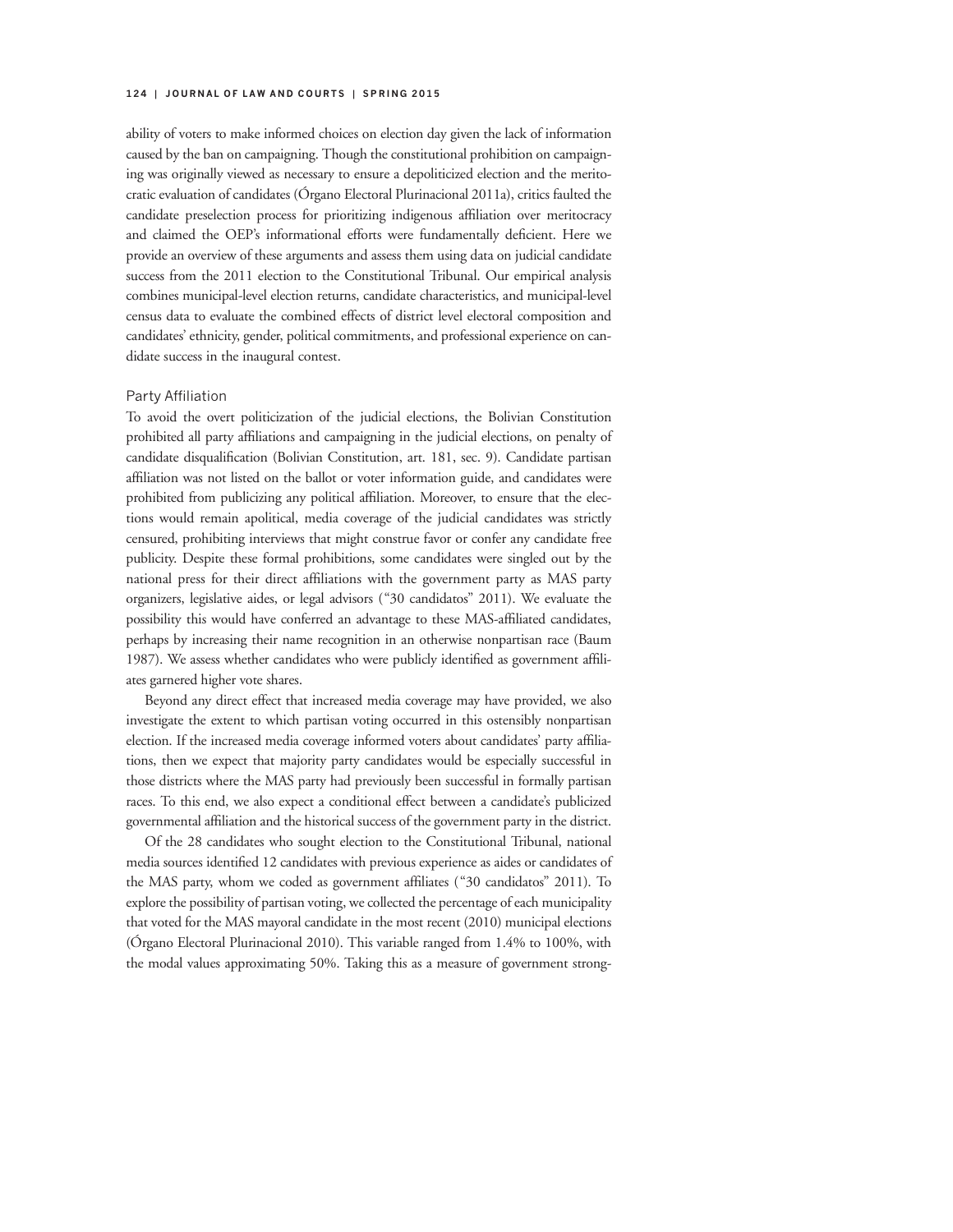hold, we interact this measure with government affiliate to explore the extent to which partisan voting may have benefited candidates ostensibly affiliated with the governing party.

#### Demographic Characteristics

A consideration for judicial diversity weighed heavily in the Bolivian debates to justify the adoption of judicial elections. The direct election of judges in Bolivia was described as a "democratization" of the Bolivian judiciary, and the adoption of judicial elections coincided with the larger transformation of the Bolivian national identity toward increased representation for local and indigenous interests in all levels of government. The Plurinational Bolivian Constitution of 2009 confers overt priority to candidates of indigenous descent, while a gender quota ensures parity among the candidates. Given this stated priority of diversity promotion, we evaluate whether women and indigenous candidates benefited on election day.

Yet our interest in descriptive representation leads us to examine the possibility of a conditional relationship between the concentration of pro-female voters or minorities in a district and the success of female or minority candidates in that district. If concerns for descriptive representation also weighed heavily in the minds of voters as they cast their ballots, we anticipate that indigenous candidates received a boost in districts with a high proportion of indigenous voters, and that female candidates were favored in districts where women had been previously elected to local executive office.

Though the voter information guide listed candidates' self-reported indigenous affiliation, the ballots also advertised candidates' ethnicity and gender based on the pictures on the ballots. In practice, every other candidate listed on the ballot was female, seven of whom were listed to be of indigenous descent in their candidate profiles and four of whom our coders identified as overtly indigenous.<sup>9</sup> Exemplary profiles of overtly indigenous and self-identified indigenous are pictured in figure 2.

From the 2001 Bolivian census we collected municipal-level data on the percent indigenous, which was the percentage of the municipal population who self-identified as being of indigenous decent.<sup>10</sup> This variable ranged from 1.5% to 100%, with a mean of 71% and a median of 87%.11 The literature on the success of female candidates in

<sup>9.</sup> Formally, we coded a candidate as overtly indigenous if two coders were in agreement; the coders agreed 100% of the time. In the appendix, we discuss the substantive significance of this measurement and include models based on candidates' self-identified indigenous status. Our results are robust to this alternative specification.

<sup>10.</sup> The 2001 census is the most recent survey for which data are readily available. Eleven municipalities (out of a total of 334) could not be matched across the electoral and census data. We suspect this is due to redrawing of electoral districts, though the geographic distribution of these data appears to be random. We replaced the census data in these districts with the average values of the districts' geographic neighbors.

<sup>11.</sup> Because the MAS party is often supported by indigenous Bolivians, readers may be concerned about the correlation between the concentration of indigenous population and the MAS supporters. The two variables are only correlated at .40.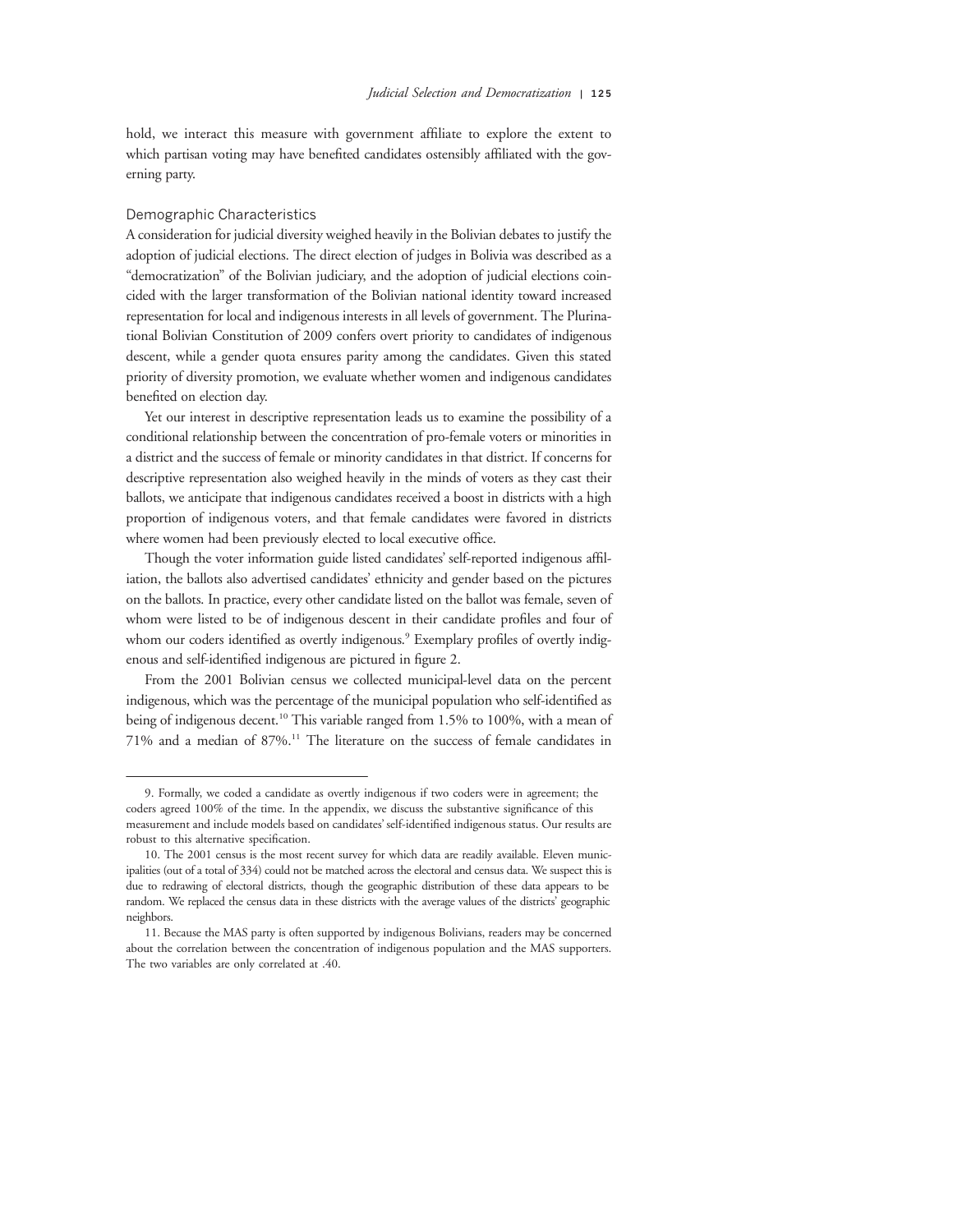

Figure 2. Comparison of candidate profiles for candidates who were classified as overtly indigenous as opposed to self-identified indigenous (though not overtly indigenous in appearance). Both of the candidates listed above self-identified as indigenous in the candidate profile, though only the candidate on the left was coded as appearing to be so.

legislative elections suggests that ensuring descriptive representation of women may depend on the area's history of electing female candidates rather than the sex of the voters (Fox and Oxley 2003). To this end, we relied on the 2010 mayoral election returns to determine whether the municipality had a female mayor (Órgano Electoral Plurinacional 2010).

#### Professional Experience

The meritocratic selection of judges was an oft-cited motivation for adopting judicial elections into the 2009 Bolivian Constitution (Vargas 2010).<sup>12</sup> The constitutional regulations governing candidate selection had the dual objective of guaranteeing sufficient candidate expertise while encouraging voters to prioritize meritocracy when casting their votes. The 2009 Bolivian Constitution requires candidates be least 30 years old with at least 8 years of professional experience. Further, all nominees are subject to approval by the National Assembly; the assembly vetted all candidates by a two-thirds majority before judicial aspirants could appear on the ballot.

Tasked with the administration of the country's first judicial contest, the OEP sought to balance concerns for the informed and meritocratic evaluation of candidates while

<sup>12.</sup> Critics of judicial elections, both in the United States and Bolivia (Driscoll and Nelson 2013), contend that voters lack requisite information regarding candidates' qualifications, and therefore may not select the most qualified judges (Geyh 2003; Veltzé 2010). In the United States, Bonneau and Hall (2009) and Hall and Bonneau (2006) find that state Supreme Court incumbents' vote shares are inversely related to their challengers' professional qualifications, and Dubois (1984) finds that prior judicial experience was related to an increase in the number of votes earned by trial court candidates, though Streb and Frederick (2009) find no relationship between a challengers' prior judicial experience and the incumbent's vote share or her probability of achieving electoral success.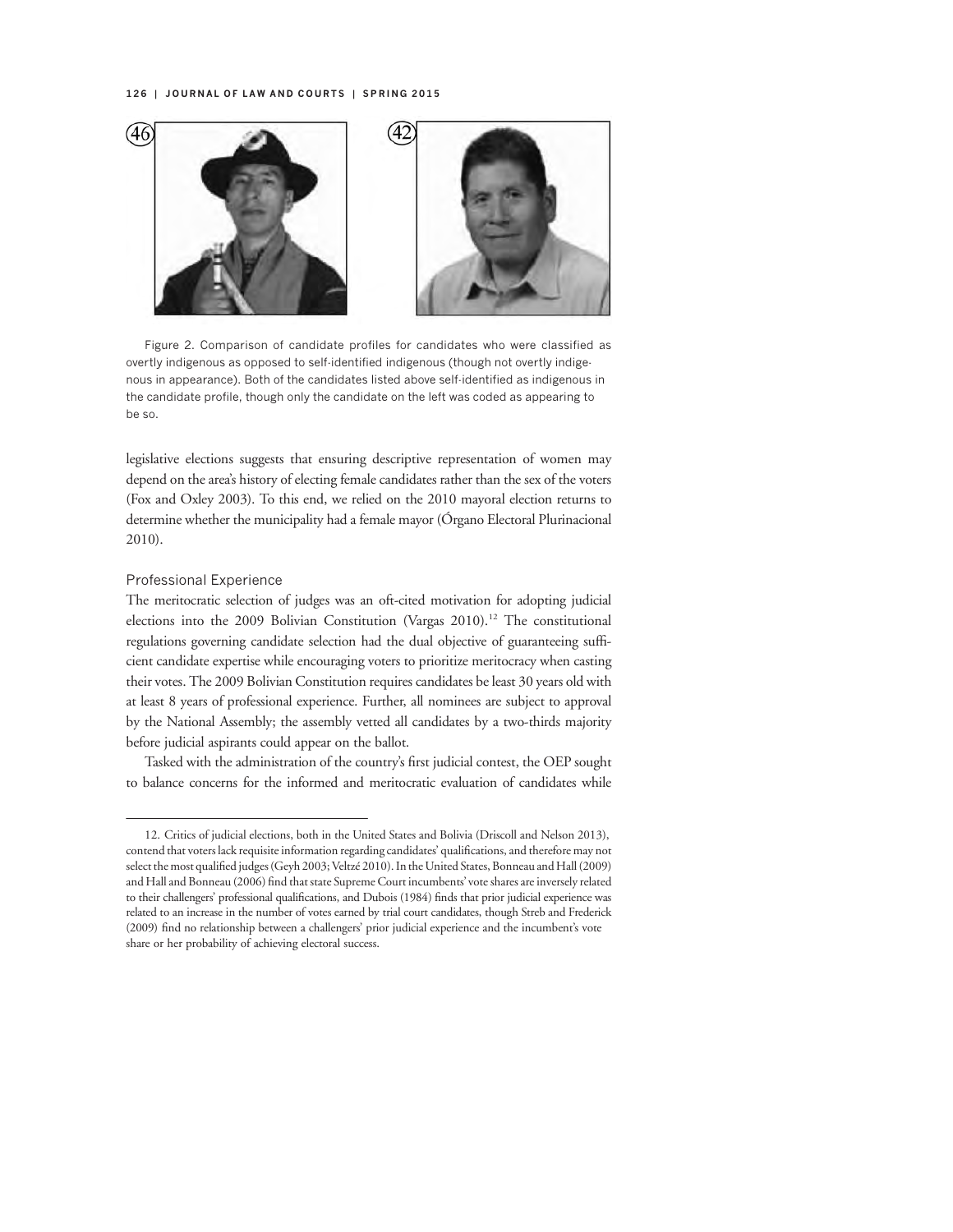attempting to shield candidates' party affiliations from voters. The voter information guides distributed by the OEP documented each candidate's professional, academic, and judicial experience with a short biographical profile. The stated purpose of the guide was to ensure that voters "could chose and vote in an informed and conscientious manner" while selecting the candidates on the basis of their merits rather than partisan or political connections (Órgano Electoral Plurinacional 2011b). An example of this information is shown in figure 1.

Coupling prior research on voters' decisions in judicial elections the US states (e.g., Hall and Bonneau 2006; Bonneau and Hall 2009) with the procedural regulations that sought to assure meritocratic evaluations of candidates in Bolivia, we probe whether candidates with more professional experience were rewarded with higher vote shares. Candidates reported a variety of professional experiences in the voter information guide. Though only 18% of the candidates reported previous judgeships, 70% of candidates were lawyers while 72% served as legal counsel for high court judges, legislative committees, or in the Ministry of Justice. Yet another 65% of candidates reported previous leadership in nongovernmental organizations, the Bolivian Constitutional Assembly, or the Bolivian Ministry of Justice in the Prosecutor's or Attorney General's Office. Ninety percent of the candidates had some graduate training, several of whom studied at prestigious international institutions. Also, 65% of the candidates had some professorial experience training undergraduates and graduate students in law and social policy, while 36% listed academic publications among their previous accomplishments. In sum, the Bolivian judicial candidates brought a varied set of professional accomplishments from the judicial, legal, and academic fields.

For a variety of reasons, conventional metrics of candidates' qualifications are ill suited for our purposes.<sup>13</sup> First, though several candidates had previous experience on a national court, there were no electoral incumbents in these contests. Second, all the candidates brought a myriad of professional qualifications to bear that are more common to judges in civil law systems. A high correspondence between judicial and academic career trajectories is typical of civil law systems, where judges are regarded as legal bureaucrats, and may find attractive professional opportunities and resources in private practice or academic pursuits (Peréz-Liñán et al. 2006; Merryman and Peréz Perdomo 2007; Couso 2010). For these reasons, conventional measures of candidates' qualifications would systematically understate the professional experience of the Bolivian judicial candidates.

<sup>13.</sup> Extant research generally leans on incumbency and campaign spending as metrics of candidate quality (Abramowitz 1988), as well as previous performance in office (Canes-Wrone et al. 2002), ideological location, campaign resources ( Jacobson and Kernell 1983; Bond et al. 1985), professional experience (Bonneau and Hall 2009), and other valence characteristics (Stone et al. 2004). As for judicial candidates in the United States, Hall and Bonneau (2006) evaluate judicial candidate quality based on previous experience and service on the bench. Estimates with alternative parameterizations are presented in our appendix. Our results do not change.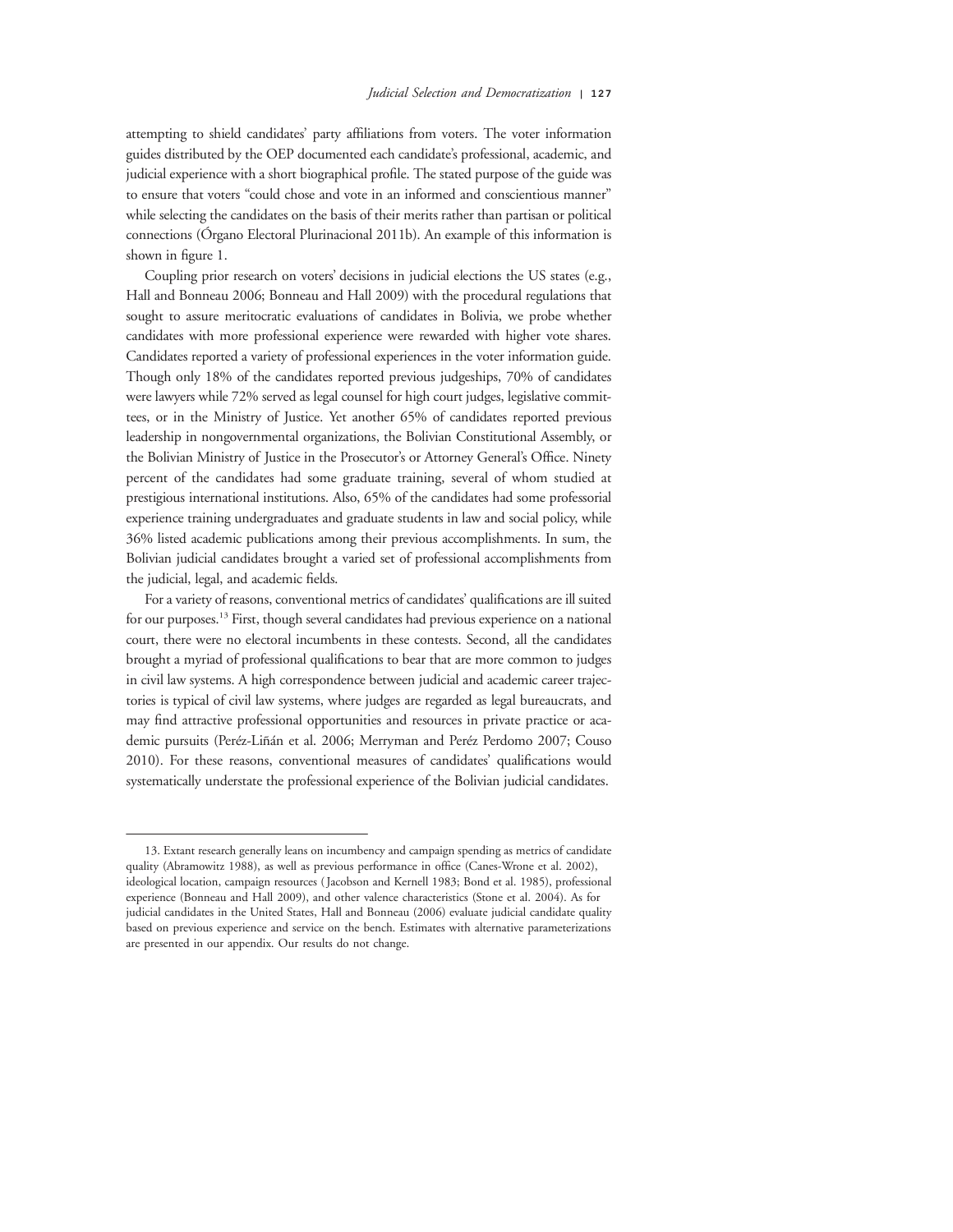To create a measure that encapsulates the varied experiences of the Bolivian judicial candidates, we first coded the information presented in the voter information guide, recording all mentions of candidates' professional experiences, formal education, evidence of academic productivity, and areas of expertise.<sup>14</sup> We constructed a measure of candidates' professional experience using a logistic item-response model, akin to the ideal point models used to estimate legislators' or judges' ideal points from roll call or case voting.<sup>15</sup> We took candidates' professional qualifications as an outcome to be measured.<sup>16</sup>

Our measure of candidates' professional qualifications has a minimum of  $-1.92$  and a maximum of 1.22. The mean of the data is  $-.28$  and the median is  $-.14$ , and the data have a slight negative skew. Table 2 presents the full list of the educational and professional experiences for candidates who were rated relatively low and relatively high, providing face validity to our measure. At one end of the spectrum, a candidate was a legal secretary with extensive professional experience, only some of which pertained to law or legal training. At the high end of our qualifications measure, the candidate had completed multiple graduate or doctoral degrees, some of which were acquired at international institutions, and had experience as a departmental and national judge. This same candidate reported multiple academic works pertaining to constitutional and tax

$$
Pr(y_i = 1) = \log it^{-1}(a_{j[i]} - b_{k[i]}),
$$
\n(1)

where  $\alpha_i$  is the ability of person j,  $\beta_k$  is the difficulty of item k, and [i] is the individual response of each person on any given item k, leaving open the possibility that an individual may not answer all of the items.

<sup>14.</sup> We coded candidates' experience as judges at the local, district, and national level as well as their experience as aides to judicial authorities (akin to clerkships or officers of the court). We classified all mention of educational training based on reported credentials, and areas of academic expertise. We recorded all reported examples of academic productivity, including the authorship of books and articles and the level of professorial experience in legal training (instruction of undergraduates, supervision of graduate students, or deanship). Finally, we recorded candidates' experience as lawyers in private practice and their reported areas of legal expertise.

<sup>15.</sup> Taking the list of all reported professional qualifications across all candidates as the universe of possible qualifications, we then used each qualification as a "vote" for our IRT model. All professional designations were dichotomized such that each judge was coded a 1 if he had stated experience in a particular professional position, field of expertise, or educational arena, while the 0 corresponded to a candidate not having a stated qualification. Taken from the literature on educational testing, the model takes *J* test takers who are quizzed on *K* items, with  $y_{ik} = 1$  if the response is correct. The model is then

<sup>16.</sup> The IRTmodel has the advantage of incorporating a large variety of professional experiences by which a candidate may advertise her relative experience without imposing artificial requisites of an "ideal" career trajectory. Also, though the information provided in the candidate profile was semistandardized by the OEP, the information reported was not identical for each candidate. In other words, we may not know all of the candidates' professional history simply because they chose not to report it, but rather reported other professional accomplishments instead. At the same time, we incorporate the full set of information available to voters via the voter information guide, because the candidates were explicitly prohibited from campaigning and thereby providing voters with additional information.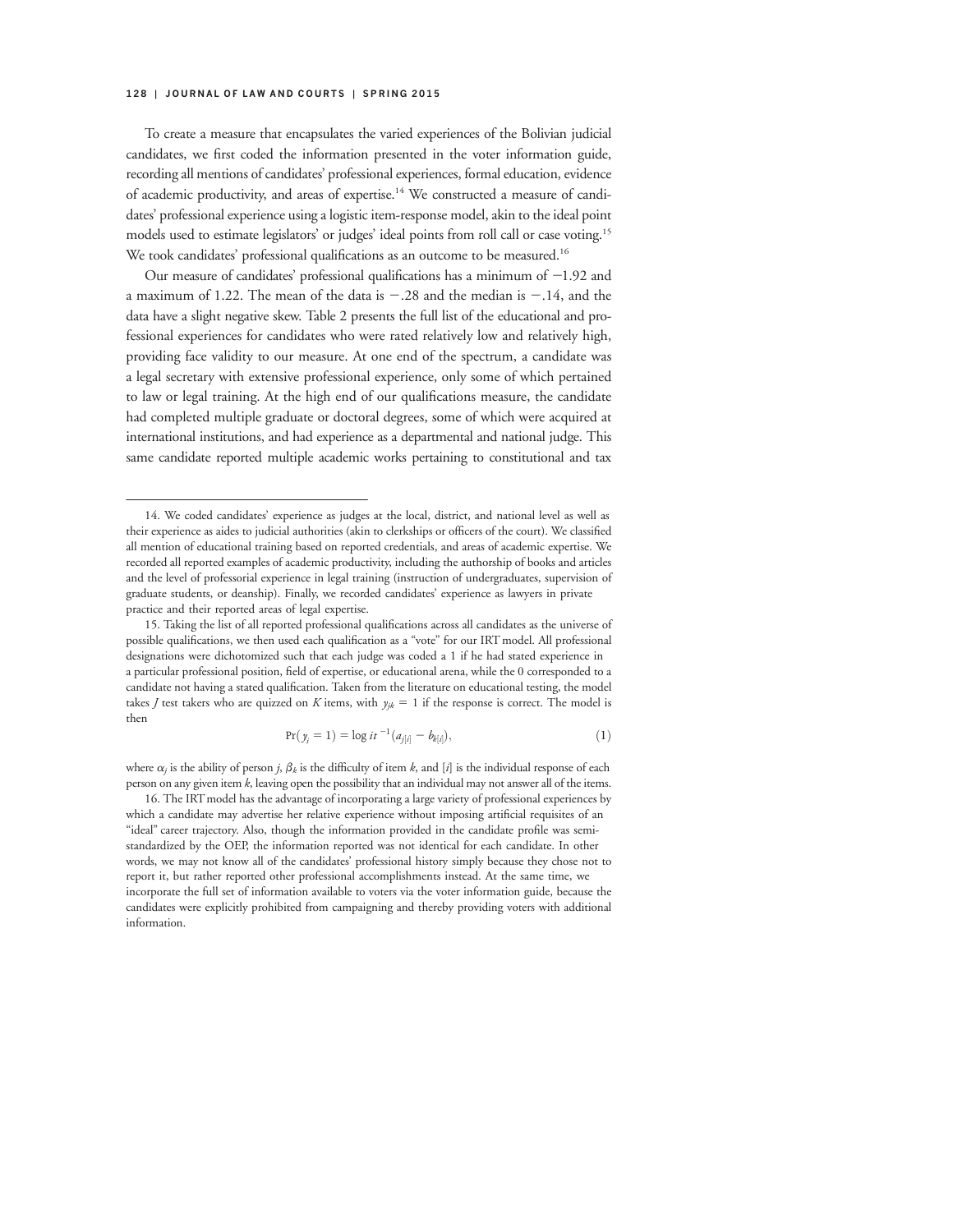|                            | Third Lowest Candidate Score<br>Profile Characteristics                                                                                                                                    | Third Highest Candidate Score<br>Profile Characteristics                                                                                                                                                                                       |
|----------------------------|--------------------------------------------------------------------------------------------------------------------------------------------------------------------------------------------|------------------------------------------------------------------------------------------------------------------------------------------------------------------------------------------------------------------------------------------------|
| Educational qualifications | Top 20 law school; graduate<br>coursework in human rights,<br>leadership, and education;<br>undergraduate degree in<br>education; teacher's certificate                                    | Top-ranked law school; PHD in<br>tax law; MBA in tax law; MA<br>in constitutional law; MA in<br>constitutional procedures; BA<br>higher ed; BA constitutional<br>law; advanced professional<br>training at Spanish National<br>Judicial School |
| Professional experience    | Executive assistant and lawyer;<br>27 years experience as secretary<br>and teacher in national education<br>system; 34 years experience as<br>volunteer to Potosí Human Rights<br>Assembly | Head clerk of National Tax Court;<br>administrative judge La Paz<br>Supreme Court; judge and<br>president of Bolivian Constitu-<br>tional Tribunal; top-ranked law<br>school faculty in the area of<br>tax law                                 |

Table 2. Face Validity of IRT Measure of Latent Variable Candidate Qualifications

law. These profiles were the third highest and the third lowest of our IRT ranking, and are similar to the candidates with similarly low or high scores.

## EMPIRICAL MODEL OF CANDIDATE SUCCESS

Our data come from official election returns released by the Bolivian government in the days following the 2011 elections. For the purposes of this analysis, we consider candidate success in the Plurinational Constitutional Tribunal contest given its position at the apex of the Bolivian constitutional system. The unit of analysis is the candidate municipality; there is one observation for each candidate in each municipal district in the country.17 Our data and all replication files are available at the authors' websites.

The outcome variable in our analysis is the proportion of valid votes received by each candidate in the race. Because the outcome variable is continuous along the 0–1 interval, we estimate a hierarchical logistic regression model. Logistic regression on a proportion, like our outcome variable, has the effect of "unbounding" our outcome beyond the 0–1 interval. To account for the fact that the vote shares are grouped by candidate, the model

<sup>17.</sup> Though individual-level survey data would be ideal, such data do not exist for the recent Bolivian elections. Instead, we opt for municipal-level vote returns—the most disaggregated data available to which we could match municipal-level demographic data. In doing so, we acknowledge the risks of ecological inference, whereby individual-level behaviors are inferred from aggregate data. Though several statistical approaches provide partial corrections for these inferential challenges (King et al. 2004), our interest in vote choice across 28 candidates renders available solutions informationally intractable.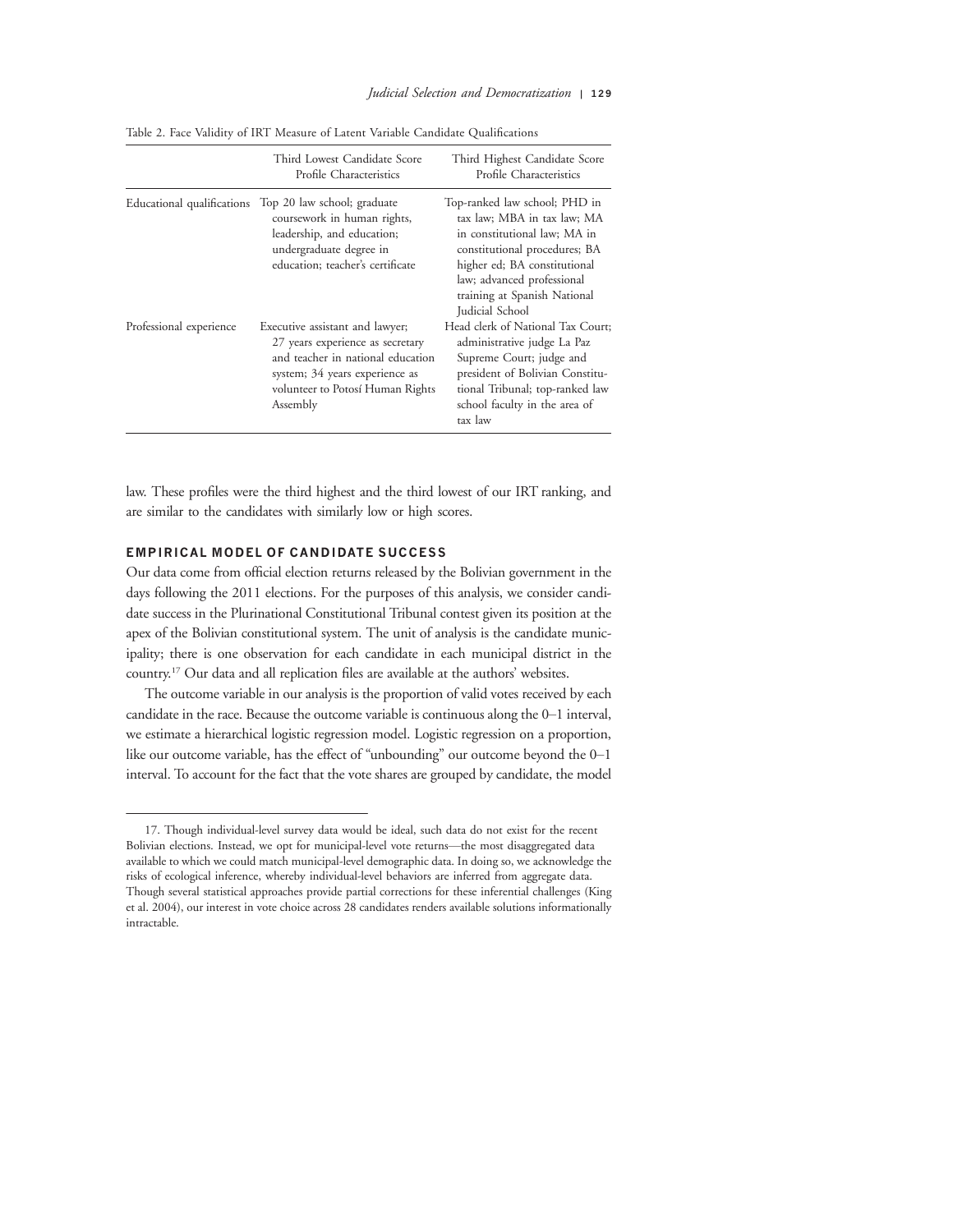includes random intercepts for each candidate.<sup>18</sup> The appendix provides a thorough examination of the robustness of our results using alternative measurement strategies.

Notably, in addition to our covariates of theoretical interest, we include a control for Ballot Position based on the order in which the candidates appeared on the ballot. Studies show that candidates who appear at the top of the list of candidates tend to receive more votes than candidates who appear at the bottom of the list (Miller and Krosnick 1998; Ho and Imai 2008). Candidates in the Bolivian judicial elections were randomly assigned their ballot positions, and the number for the voter information guide corresponded with the candidate's ballot position.

Table 3 shows the results of the hierarchical logistic regression model. We find some support for the contention that candidates' sociodemographic characteristics impacted candidate vote shares, particularly as those characteristics reflected the demographic and partisan composition of the municipality. To better understand the effects of these characteristics on the candidates' expected vote shares, figure 3 plots the marginal effects of government affiliate and overtly indigenous across the range of demographic characteristics present in the Bolivian municipalities.

The top panel of figure 3 shows the effects of a candidate's affiliation with the MAS party on her received vote share. Again, candidate partisanship was not present on the ballot or the voter guide, though the national press publicized the identities of ostensibly MAS-affiliated candidates. The graph suggests that, across all observed levels of government stronghold, MAS candidates did not receive any benefit or penalty at the polls.

However, the effect of ballot position masks the presence of partisan voting.<sup>19</sup> The marginal effect of government affiliate becomes statistically significant for those candidates at the seventeenth ballot position and below for those districts where the MASaffiliated mayoral candidate received a majority of the vote in 2010. In these districts, a MAS-affiliated judicial candidate listed toward the bottom of the ballot received about a 1%–2% boost in vote share. While these effects may seem small, recall that 28 candidates appeared on the ballot, so effects of this magnitude would have meaningfully differentiated between candidates. Indeed, had the third-place winner and previous Morales appointee (listed seventh on the ballot) Ligia Velásquez Castaños's vote share been reduced by 2% in all of the MAS strongholds, her national vote total would have been reduced by nearly one half, dropping her to thirteenth place in the overall race.

The second panel of figure 3 shows the effect of being overtly indigenous on a candidate's vote share. The graph clearly shows that as the concentration of indigenous

<sup>18.</sup> Our data present a series of modeling challenges: vote shares are bounded between 0 and 1, they are hierarchically structured, and vote shares within a district must sum to one, meaning they are compositional in nature. We chose to emphasize the hierarchical nature of the data. Because the questions we seek to answer imply variance at both the district and candidate level, many alternative approaches are unsuitable for our task. Hierarchical logistic regression allows us to include the necessary covariates, as well as the interactions between candidate- and district-level covariates.

<sup>19.</sup> Both plots in fig. 3 were generated holding ballot position at its median value, 14.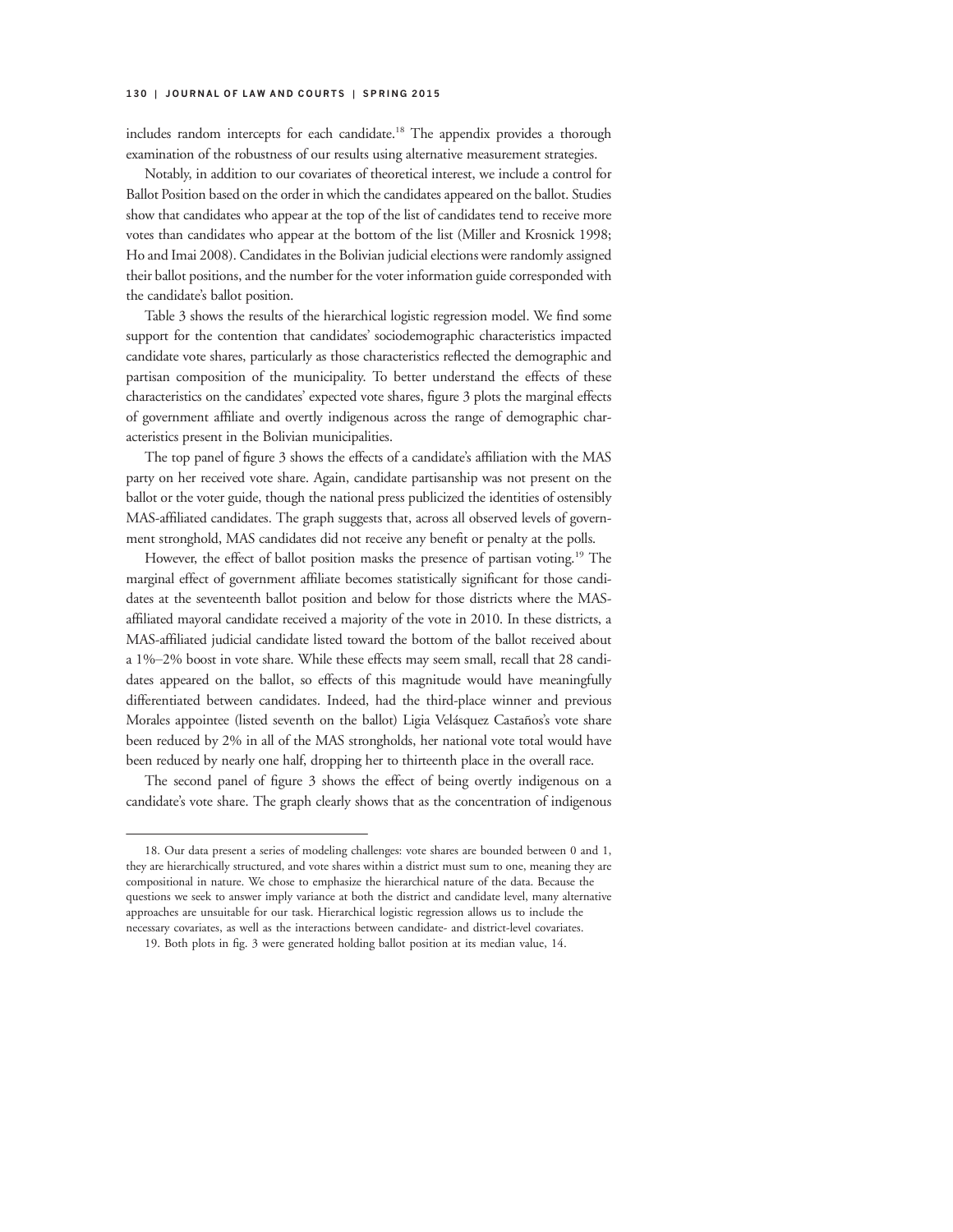|                                                     | Estimate | <b>SE</b> | z-Statistic |
|-----------------------------------------------------|----------|-----------|-------------|
| Political representation:                           |          |           |             |
| Government affiliate                                | .04      | .31       | .13         |
| Government stronghold                               | .00      | .00       | $-.55$      |
| Government affiliate $\times$ government stronghold | .00      | .01       | .73         |
| Descriptive representation:                         |          |           |             |
| Overtly indigenous                                  | $-.57$   | .45       | $-1.28$     |
| Percent indigenous                                  | $-.01$   | .00.      | $-2.57$     |
| Overtly indigenous $\times$ percent indigenous      | .02      | .01       | 4.10        |
| Female candidate                                    | .14      | .18       | .79         |
| Female mayor                                        | $-.05$   | .39       | $-.13$      |
| Female candidate $\times$ female mayor              | $-.25$   | .60       | $-.41$      |
| Professional qualifications:                        |          |           |             |
| Candidate qualification score                       | .14      | .13       | 1.09        |
| Controls:                                           |          |           |             |
| <b>Ballot</b> position                              | $-.10$   | .01       | $-9.72$     |
| Intercept                                           | $-1.99$  | .26       | $-7.52$     |
| Log likelihood                                      | $-167.1$ |           |             |
| <b>BIC</b>                                          | 453.4    |           |             |
| SD (candidate)                                      | .17      |           |             |
| N                                                   | 9,520    |           |             |
|                                                     |          |           |             |

Table 3. Hierarchical Logistic Regression Model Estimates of Candidates' Vote Share at the Municipal Level

Note.—The model includes random intercepts for each candidate.

citizens increases, overtly indigenous candidates received a noted boost at the polls. This effect is statistically significant irrespective of ballot position, and substantively important. Assuming the candidate is positioned at the middle of the ballot, an easily identifiable indigenous candidate competing in a municipality that is 50% indigenous can expect to receive about a 10% increase in vote share; as the concentration of indigenous residents increases to 100%, the effect of being an indigenous candidate approaches a 20% expected increase in vote share. Macario Cortez Chavez, the candidate pictured on the right in figure 2, provides an example of the substantive importance of this effect. Chavez self-identified as indigenous in the voter information guide but was not classified by our coders as appearing to be overtly indigenous. Though his candidacy fared quite well, his national vote total placed him about 16,000 votes shy of winning a seat on the tribunal. Our results suggest that, had he overtly advertised his indigenous identity, he would have easily secured a place on the court.

Neither constituent term nor their interaction for female candidate or female mayor is statistically significant, providing no evidence that women were either advantaged or disadvantaged at the polls. Also, examining the effects of the candidate qualification score, the estimated coefficient is not statistically significant in any of the models we examined. The model also provides no evidence that voters differentiated among candidates on the basis of professional qualifications.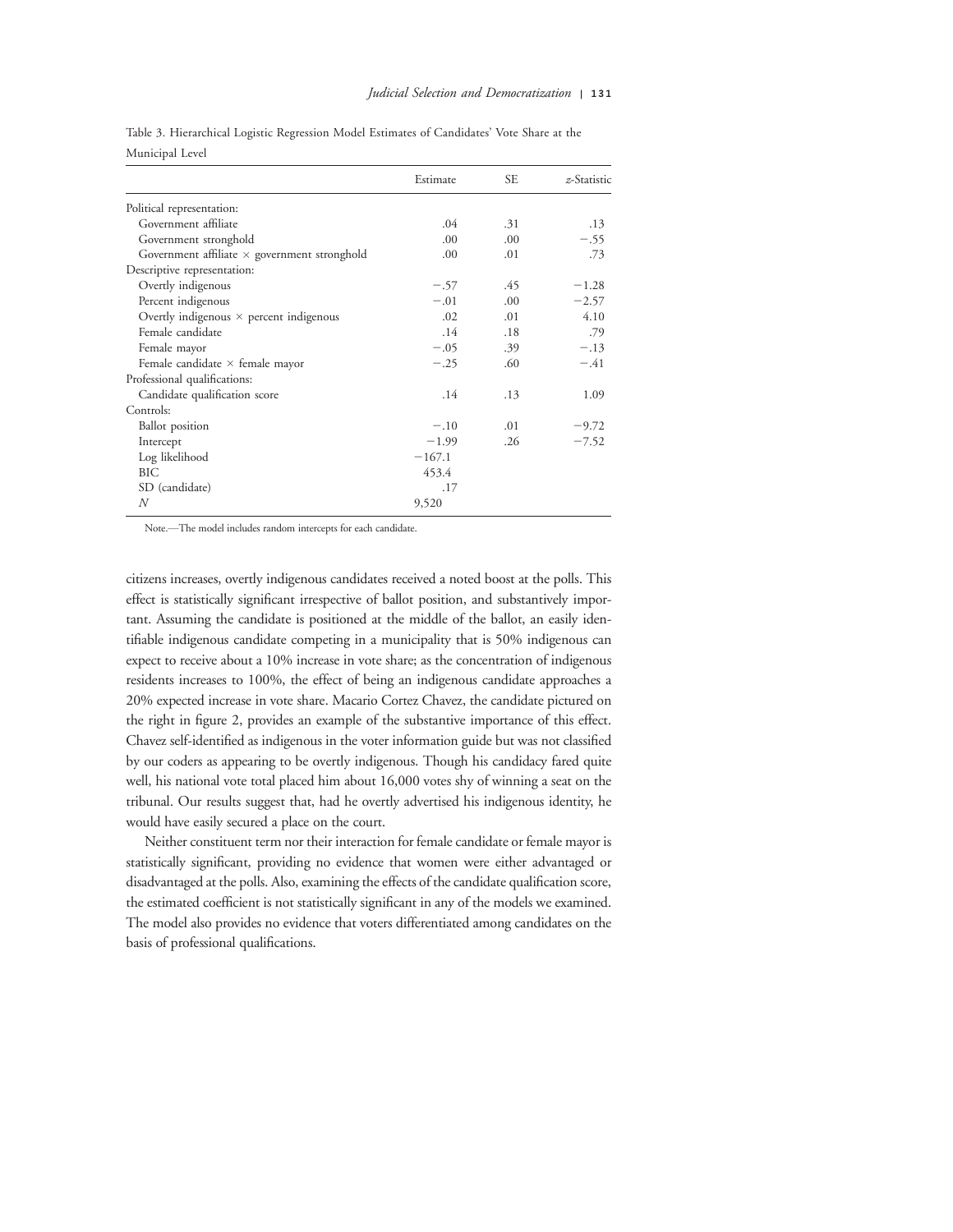

Figure 3. Marginal effects of candidate characteristics on the candidate's vote share in the 2011 Bolivian judicial elections. The gray bands are confidence intervals at the  $p < .05$ level using two-tailed tests. The rug shows the distribution of government stronghold and percent indigenous in the data. All other covariates are held at their median or modal values.

Finally, the effect of ballot position deserves mention. The estimated coefficient is negative and statistically different from zero, indicating that candidates who were listed toward the bottom of the ballot (e.g., high ballot position) received systematically lower expected vote shares. Again, Macario Cortez Chavez, the candidate pictured on the right in figure 2, provides an example of this effect's importance. Chavez, who was the second candidate listed on the ballot, received a 4% increase in vote share in every district compared to what he would have received if he had been the second-to-last candidate on the ballot. This effect is huge, especially considering the very large number of candidates and the fact that candidate ordering was random.

What can we take from these empirical results? First, though partisanship was officially prohibited and the voters were provided with no information on candidates' party affiliation on the voter information guide or the ballot, our results suggest there was partisan voting among MAS supporters, which improved the electoral performance of candidates whom the national media had identified as government (MAS) affiliates. This is perhaps surprising given the limited informational environment in which the election took place.20 Second, the direct election of the national judges expanded the diversity of

<sup>20.</sup> Notably, this finding is consistent with the work of Baum (1987) and Rock and Baum (2010), which suggests that partisanship is a strong heuristic for voters even when candidate's party is absent from the ballot.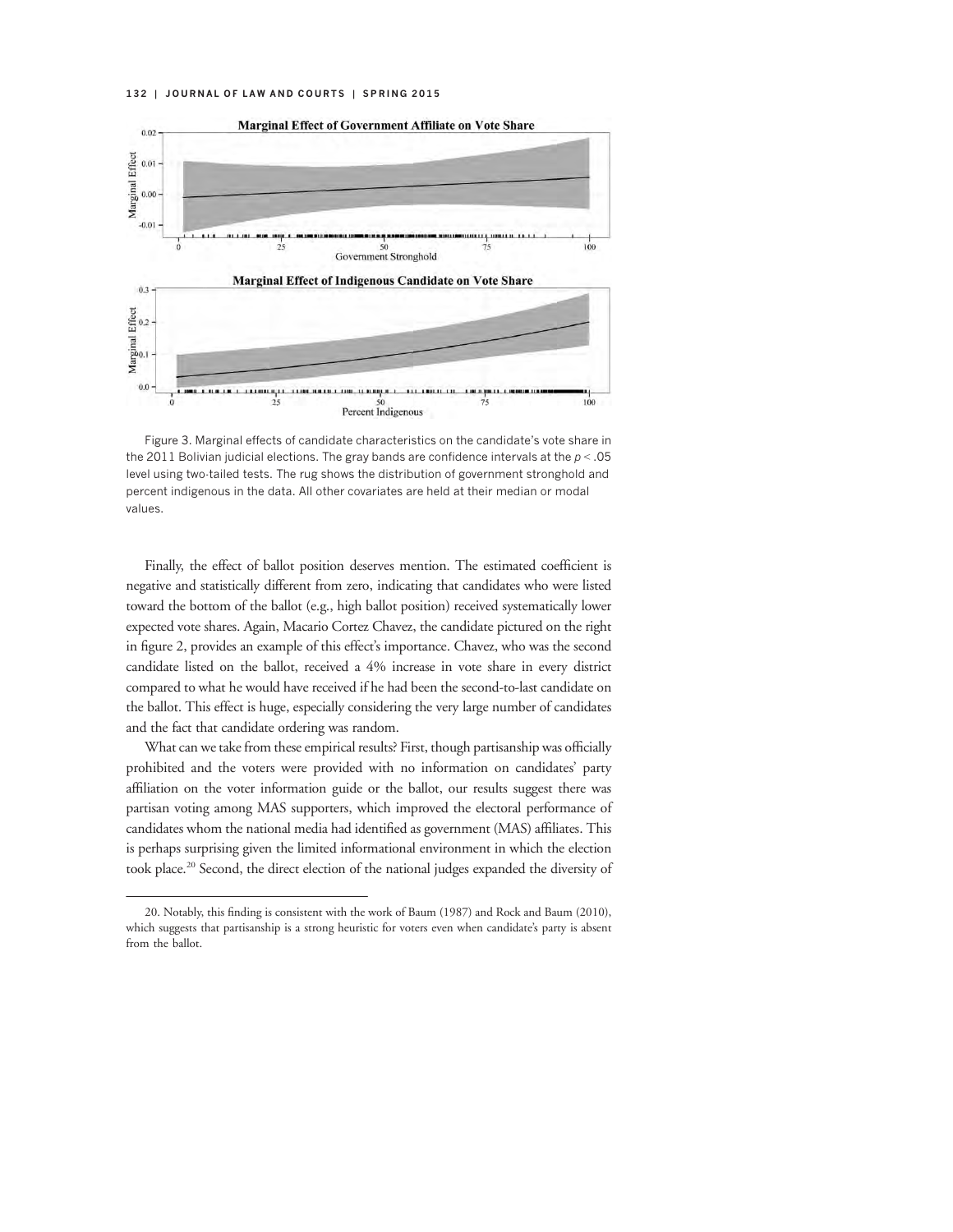the high courts dramatically in terms of ethnic composition of the bench. Though more than 60% of Bolivians auto-identify as indigenous or mestizo, the first high court justice of indigenous decent in the country's history was only nominated to office by President Morales in 2010. In the elections, by contrast, three of seven seats were won by candidates of indigenous background, thanks in large part to indigenous voters.<sup>21</sup> Finally, there is no evidence that the candidates with higher levels of professional qualifications received a boost at the polls. Politically speaking, the effect of the closed nomination process and partisan voting on behalf of MAS voters was evident: candidates with previous affiliations with the MAS were the majority on both the Constitutional Tribunal and the Agroambient Tribunal, with a single seat on the Supreme Court and the Judicial Council being filled by previous MAS affiliates. Yet these were also the most diverse courts in the nation's history, with roughly equal numbers of men and women on each court, and an unprecedented number of judges of indigenous decent elected to office.

### AFTER THE ELECTIONS: THE SHORT-TERM EFFECTS

The 56 popularly elected magistrates were officially sworn into office by President Morales on January 3, 2012. How have the new courts and elected judges fared? Just 2 years later, President Morales described the justice system as one of the major failings of his administration of 2013 (Morales 2014). Being careful so as to not directly implicate the elected authorities, he acknowledged that corruption is prevalent, trials and sentencing are frequently delayed, and the Bolivian justice system has remained in a state of general malaise and crisis. Speaking directly to the increased representation of indigenous interests in the national courts, Morales described the change as insufficient: "In vain we have incorporated *poncho y pollera* (traditional indigenous garb) in the justice system; it hasn't changed anything"(Cuiza 2014). Several days later, the newly nominated minister of justice, Elizabeth Gutiérrez, described the selection of authorities by direct election as a "miscalculation." Directly faulting the magistrates of the Judicial Council (Consejo de Magistratura), the administrative body charged with the administration of all subnational courts and judicial careers, Gutiérrez underscored the importance of professional experience and legal expertise in the administration of justice, something she said the judges elected to the council lacked (Ministra 2014).

This is not to say the courts have not made their impact felt, occasionally showing demonstrable independence from the government. During its short tenure, the Constitutional Tribunal ruled against the government in several high-profile political cases, including the construction of a highway that would cross indigenous lands, and moving to protect a former president who faces charges by the government for maladministration.

<sup>21.</sup> Of course, the inclusion of diverse representatives does not guarantee the inclusion of diverse perspectives in the policy-making process, as descriptive and substantive representation are by no means coterminous (Pitkin 1967). Indeed, it is simply too soon to evaluate if or how the election of these judges has fundamentally changed the political landscape or substantive policy outcomes.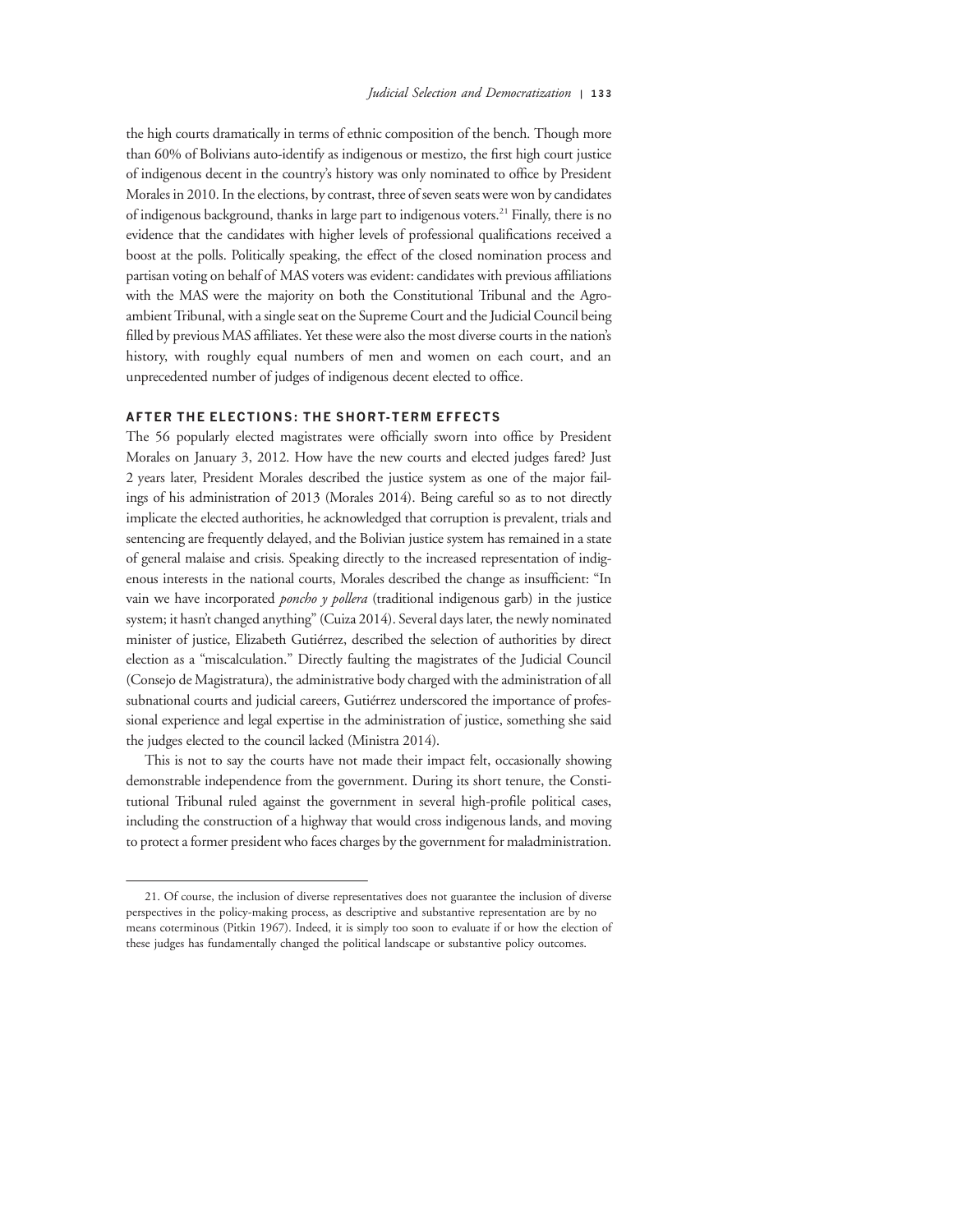At the same time, in April of 2013, the Constitutional Tribunal handed down a ruling that cleared the way for President Morales to seek reelection in 2014, which would extend his mandate until the year 2020. More recently, one constitutional magistrate accused the government of institutional interference, claiming the president of the tribunal managed cases in direct behest of the executive, allegations which the tribunal's president inadvertently confirmed (El presidente del TCP 2014).

Has the direct election of judges changed the Bolivian public's perceptions of the courts? Indeed, weak public confidence was an oft-cited motivation for reforming the judiciary, with supporters touting judicial elections as the best way to restore prestige and institutional legitimacy to the national judiciary. These supporters argued that the creation of a direct electoral connection would render legitimacy to these institutions that would, in turn, bolster the public's confidence in its judicial institutions (Òrgano Electoral Plurnacional 2011a). Opponents of judicial elections argued the opposite: that the implementation of direct elections would lead voters to see judges as "normal politicians" rather than learned jurists and that this shift in perception would undermine public confidence in their judicial institutions (Romero et al. 2009; Veltzé 2010).

The ideal data to assess these competing views about the effects of judicial elections on public confidence in the Bolivian courts would require both panel data, with waves before and after the election, and a reliable measure of the legitimacy of judicial institutions, such as those suggested by Gibson and Caldeira (1992). Unfortunately, neither is available. Thus, we are confined to an analysis of cross-sectional survey data and the analysis of selfreported public confidence in the judiciary, rather than diffuse support for the courts.<sup>22</sup>

Our data on public confidence in the Bolivian Supreme Court come from the 2008 and 2012 Americas Barometer data.<sup>23</sup> The outcome variables of interest are the questions pertaining to citizen trust in the Supreme Court in 2008 (1 year preceding the adoption of the new Constitution) and in 2012, approximately 6 months following the judicial electoral contest. For the purposes of the analysis here, we consider the question "To what extent do you trust/have confidence in the Supreme Court?"<sup>24</sup> which prompted respondents to rank their confidence according to an ordinal scale from 1 (not at all) to 7 (a lot).

<sup>22.</sup> This is a distinction with a difference. As Gibson et al. (2003) have shown, confidence is more closely related to short-term, specific support rather than long-term diffuse support. As such, our measure likely captures more short-term variance in public satisfaction than the alternative concept of diffuse support and should not be interpreted as necessarily enduring or entrenched public sentiment.

<sup>23.</sup> The Latin American Public Opinion Project (LAPOP) is administered by USAID, the Inter-American Development Bank, the United Nations Development Program in conjunction with Vanderbilt University, and is nationally and regionally representative public opinion surveys of voting age adults administered in face to face interviews. The 2008 wave of the Bolivian survey was administered in February and March of 2008 and has a sampling error of 1.79%. The 2012 wave of the Bolivian survey was administered in March and April of 2012; the sampling error for the 2012 wave of the Bolivian surveys is estimated to be 1.8%.

<sup>24.</sup> "Hasta qué punto tiene usted confianza en la Corte Suprema?"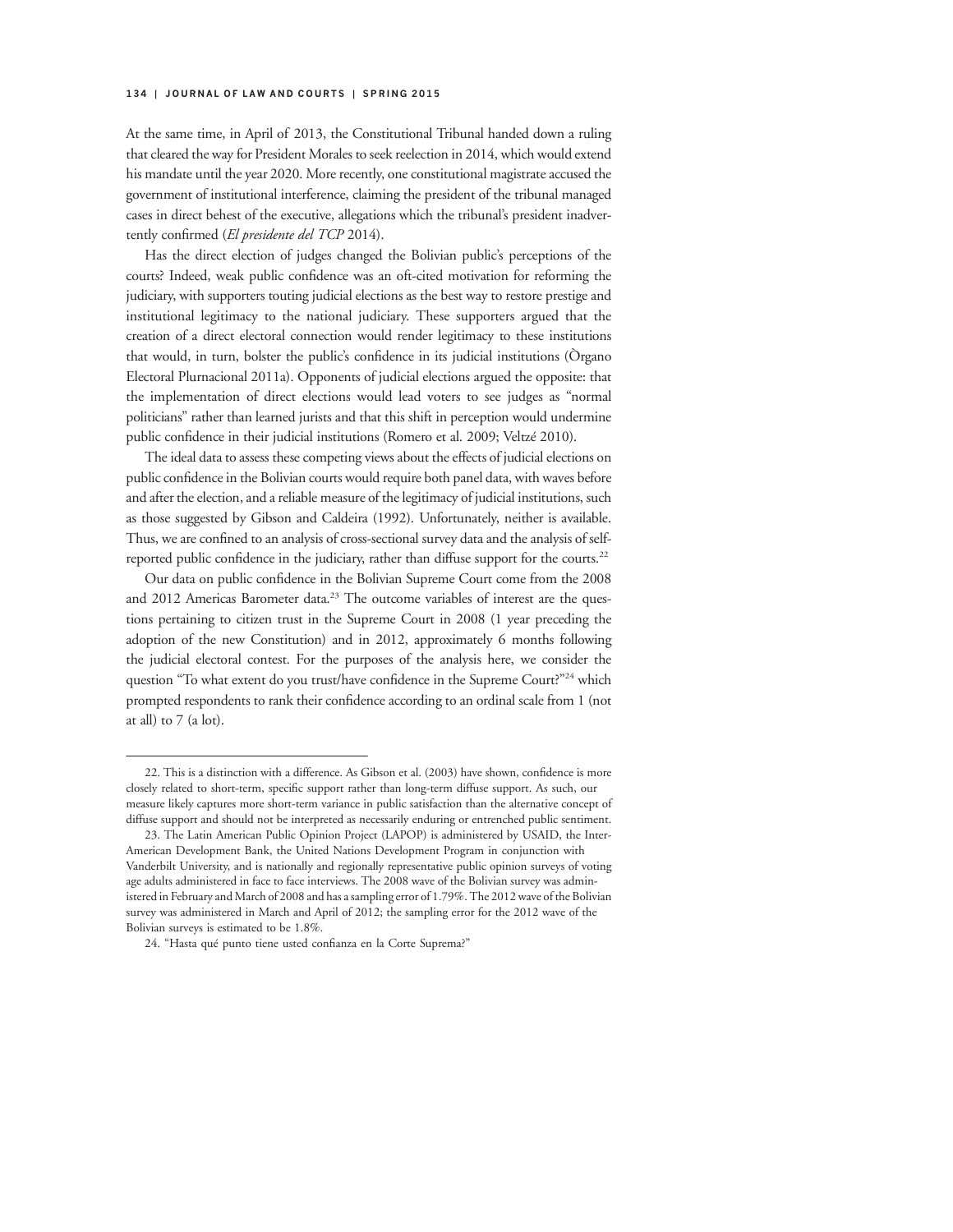The data reveal a marked decline in citizen confidence between 2008 and 2012. Whereas the average response regarding confidence in the Supreme Court is 3.68 in 2008, this average confidence declined to 3.42 in 2012, a difference which is statistically significant at the  $p < .05$  level. Notably, though the distribution of the opinion in the 2008 survey approximates a normal distribution, the distribution in the 2012 survey appears quite negatively skewed, prompting us to explore the correlates of public opinion in a multivariate setting.

Given widespread reports of protest voting in the election (Driscoll and Nelson 2014) and the stated goal of the institutional reform as one that could restore public confidence in the judiciary, the most basic question we explore concerns the relationship between support for the Morales administration and confidence in the judiciary. To this end, our model includes a five-point scale assessing support for the Morales administration (presidential approval), with higher values indicating more support. Given reports of protest voting, we also include indicators for self-reported blank and null voting in the 2012 regression, to assess the possibility that voters who self-reported spoiling their ballots were also more distrustful of judicial institutions after the fact.<sup>25</sup>

We also control for multiple alternative explanations of both empirical and theoretical import. First, it is widely acknowledged that indigenous voters are an important electoral base for the MAS party, who appeared to spoil their ballots with less frequency in the judicial elections (Alpert et al. 2010; Boulding 2010; Driscoll and Nelson 2014). At the same time, voters in the eastern departments of Beni, Pando, Santa Cruz, and Tarija (collectively known as the Media Luna) were much more likely to spoil their ballots, owing to the concentration of opposition voters in these departments. For these reasons, we included dummy variables for both of these predictors based on respondents' selfidentification as indigenous (auto-ID indigenous as opposed to mestizo, white, or black), and whether the respondent lives in the Media Luna.

Next, extant literature on public support for judicial institutions (e.g., Gibson and Caldeira 1992; Gibson et al. 1998; Gibson and Nelson 2014b) advances a host of theoretical explanations for which we also control. We include two measures of political sophistication, on the theory that awareness of current events makes respondents more aware of courts and judicial elections.<sup>26</sup> Additionally, extant literature on public support for the judiciary (Gibson and Caldeira 1992; Gibson and Nelson 2014a) suggests that respondents' basic political beliefs structure their support for judicial institutions, so we

<sup>25.</sup> We acknowledge that in lacking panel data we cannot make claims to causal processes. However, Driscoll and Nelson (2014) discuss the validity of the self-reported vote information in this survey, presenting evidence that they accurately reflect the actual distribution of votes in the 2011 election.

<sup>26.</sup> We include the respondent's level of education, which is simply a numeric value for the number of years of schooling for each survey respondent, and news consumption, in which respondents describe the frequency with which they obtain news from any news source: never, rarely, weekly, or daily.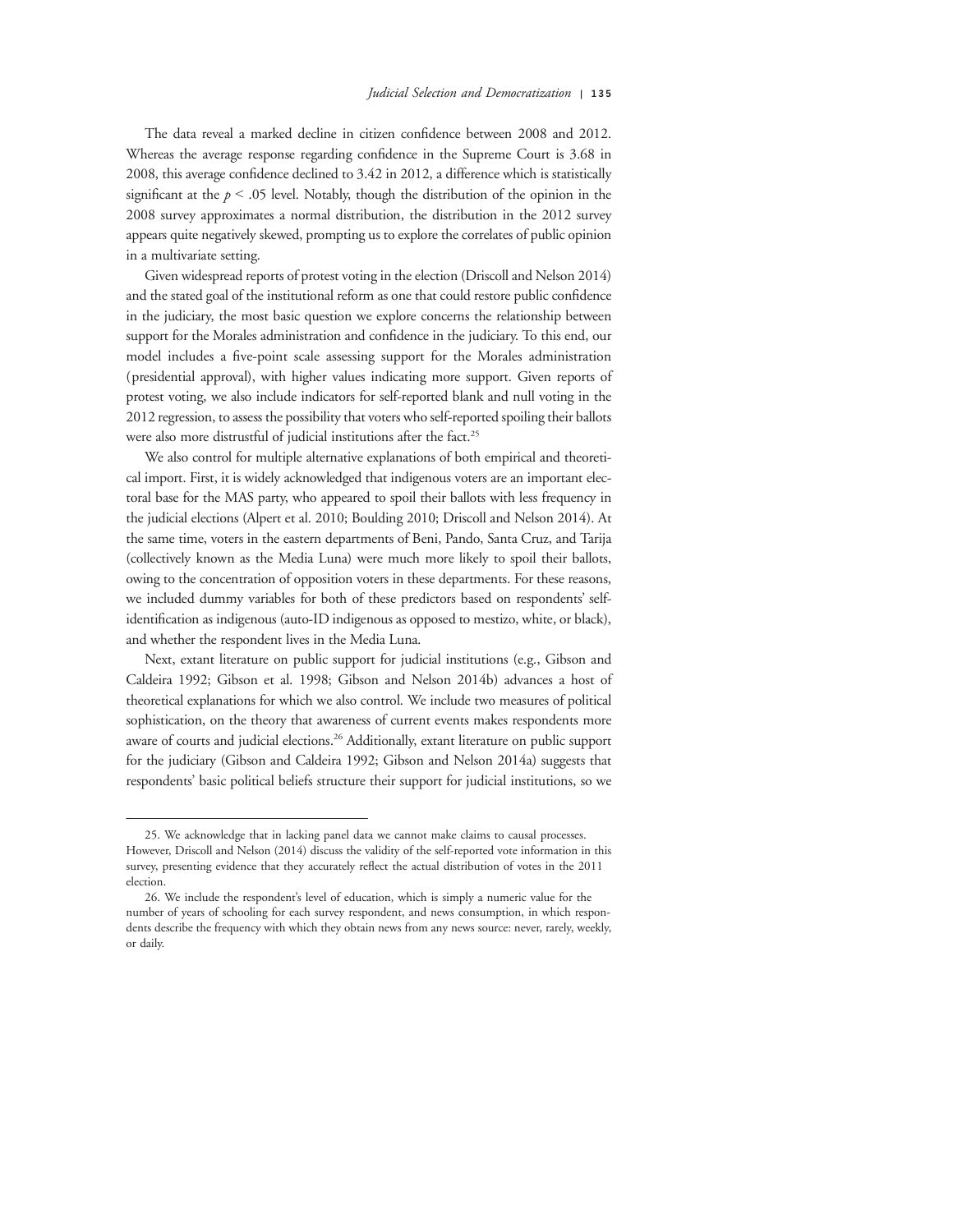include a measure of democratic values and beliefs about procedural justice.<sup>27</sup> Finally, we also control for a number of demographic characteristics, including whether the respondent lives in a rural area (a dichotomous indicator), and their wealth (whether the respondent owns a cell phone), as well as the respondent's age and gender.

Because the outcome variables in both regressions are ordinal rankings of public confidence in the Supreme Court, we estimated two separate ordinal logistic models for public esteem in the Supreme Court in 2008 and 2012. The model estimates are reported in table 4.28 Here, political correlates appear strong and statistically significant predictors of confidence in the Supreme Court, illustrating the polarized environment that characterizes judicial elections and Bolivian politics more generally. Though high presidential approval before the elections was associated with increased levels of judicial confidence in 2008, the magnitude of this coefficient increases threefold following the 2011 judicial elections. While a supporter of Morales was 15% more likely to exhibit high levels<sup>29</sup> of confidence in the Supreme Court in 2008 (as compared to strong Morales opponents), that same Morales supporter was 37% more likely to have high confidence in the Supreme Court in 2012, assuming she cast a valid vote for a candidate. Insofar as the MAS and President Morales sought to represent the majority of Bolivians who brought them to office, the institutional reforms and the inaugural contest appear to have successfully realized their intended results amongst their core supporters.

Yet while the direct election of judges was associated with increased public confidence in the Supreme Court among MAS supporters, confidence in the Supreme Court declined across the country as a whole, an effect which was exacerbated among supporters of the opposition. Indeed, the probability that the modal voter—even assuming he cast a valid vote in the judicial elections—has a high level of confidence in the Supreme Court dropped by half (from 30% in 2008 to 16% in 2012) after the elections. If that voter

<sup>27.</sup> Our measure of respondents' attitudes toward democracy combines respondents' affect for democracy generally and Bolivian democracy specifically. The questions queried Bolivians' satisfaction with democracy overall (one to four), respondents' ratings of the quality of Bolivian democracy (one to four), and the extent to which they agreed with the statement that "Democracy may have its problems, but it is still superior to alternative forms of government" (one to seven). The composite index of democratic values ranges from three to 15 and is normally distributed around 10 with a slightly negative skew. Our measure of procedural justice combines respondents' attitude toward their assessment of the fairness of judicial institutions; respondents ranked the extent to which they anticipated courts would ensure a fair trial (one to seven) and the extent to which they thought that criminals would be brought to justice if they took a case to a criminal trial. The combined minimum of this variable is two, the maximum 13, with an observed median value of six.

<sup>28.</sup> Though not presented in table 4, we also estimated a model on the 2012 data exactly mirroring the specifications from the 2008 model to assuage any concerns that the difference in the size of the effect for presidential approval is driven by the introduction of variables for vote choice in the 2011 judicial election. We can attest that this is not the case, and these models are available from the authors on request.

<sup>29.</sup> Throughout this discussion, a "high level" of confidence is defined as rating one's confidence above the midpoint on the seven-point scale used to measure confidence in the Supreme Court. All other covariates in the model have been held at their median (for interval-level) or modal (for dichotomous) values.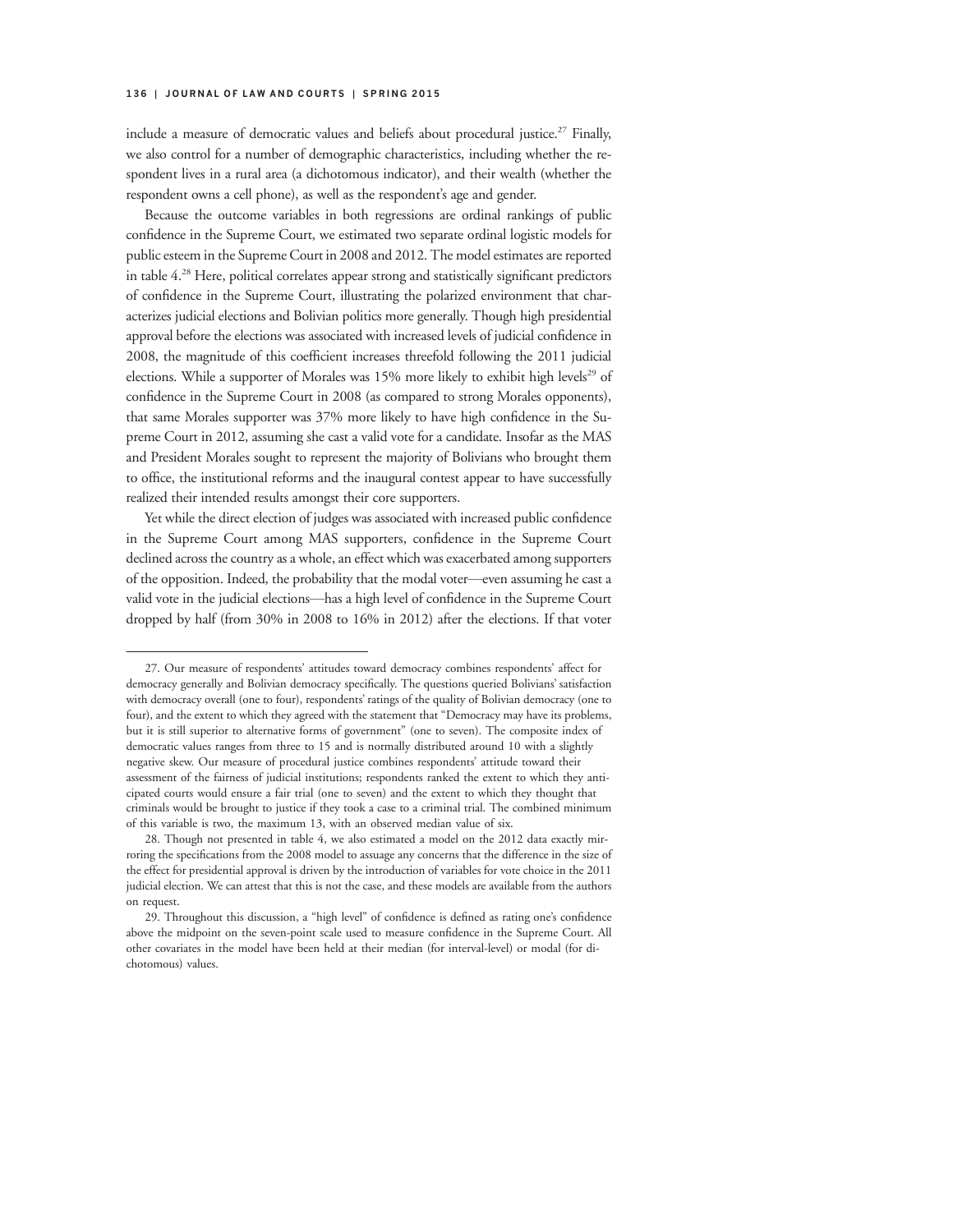| Public Confidence,<br>2008 | Estimate    |                 | SE z-Statistic | Public Confidence,<br>2012 | Estimate    |                  | SE z-Statistic |
|----------------------------|-------------|-----------------|----------------|----------------------------|-------------|------------------|----------------|
| Presidential approval      |             | $.19$ .06       | 3.32           | Presidential approval      | .72         | .07              | 9.76           |
|                            |             |                 |                | Blank                      | $-.39$ .13  |                  | $-2.89$        |
|                            |             |                 |                | Null                       | $-.24-.10$  |                  | $-2.36$        |
| Controls:                  |             |                 |                | Controls:                  |             |                  |                |
| Auto-id                    |             |                 |                | Auto-id                    |             |                  |                |
| indigenous                 |             | $.37$ $.14$     | 2.68           | indigenous                 | $.11$ $.11$ |                  | 1.04           |
| Media Luna                 |             | $.46$ $.10$     | 4.52           | Media Luna                 | .48         | .11              | 4.47           |
| Education                  | .00.        | .01             | $-.32$         | Education                  | $-.02$      | .01              | $-1.90$        |
| <b>News</b>                |             |                 |                | <b>News</b>                |             |                  |                |
| consumption                |             | $.06$ .08       | .78            | consumption                |             | .06 .07          | .84            |
| Democratic                 |             |                 |                | Democratic                 |             |                  |                |
| values                     |             | $.11 \quad .03$ | 4.19           | values                     | .03         | .03              | 1.26           |
| Procedural justice         | .50         | .03             | 15.65          | Procedural justice         | .47         | .03              | 14.18          |
| Rural                      | $.17$ $.11$ |                 | 1.57           | Rural                      | .06         | .11              | .61            |
| Cell phone                 | .27         | .11             | 2.50           | Cell phone                 | .17         | .14              | 1.20           |
| Age                        | .00.        | .00             | $-.41$         | Age                        | $-.01$      | .00 <sub>1</sub> | $-1.95$        |
| Female                     | .05         | .09             | .58            | Female                     | .09         | .09              | 1.04           |
| Log likelihood             | $-3,937.0$  |                 |                |                            | $-3,700.6$  |                  |                |
| BIC                        | 8,006.3     |                 |                |                            | 7,548.4     |                  |                |
| N                          | 2,386       |                 |                |                            | 2,301       |                  |                |

Table 4. Ordered Logistic Regression of Citizen Confidence in the Bolivian Supreme Court in 2008 and 2012

Note.—Cut points are not reported in the interest of space, though are available from the authors on request.

happened to have been a strong opponent of President Morales, his probability of a high level of confidence in the Supreme Court dropped by over 500%, from 22% to 4%. Also evident are the correlates of self-reported blank and null voting on citizens' confidence in the Supreme Court. Confidence in the Supreme Court was systematically lower among those respondents who self-reported spoiling their vote or casting a blank ballot, who were roughly 40% less likely to express a high level of confidence in the newly elected judicial branch of government.

These patterns suggest that the objective of improving citizens' confidence in judicial institutions was partially realized: supporters of the current administration who participated in the election were more likely to express confidence in the Supreme Court following the election, as opposed to before. Yet the opposite is true for all citizens outside of that subset: supporters of the opposition, non-MAS partisans, those who reportedly did not cast a valid ballot were systematically less supportive of the Supreme Court and other judicial institutions. In light of the fact that an absolute majority of voters cast blank and spoiled ballots, this decline in public confidence is troubling indeed.

We acknowledge that the causal story underlying this effect is difficult to parse. On the one hand, voters with lower confidence in political institutions and the Supreme Court may have been more likely to spoil their ballots in the first place; it is also possible that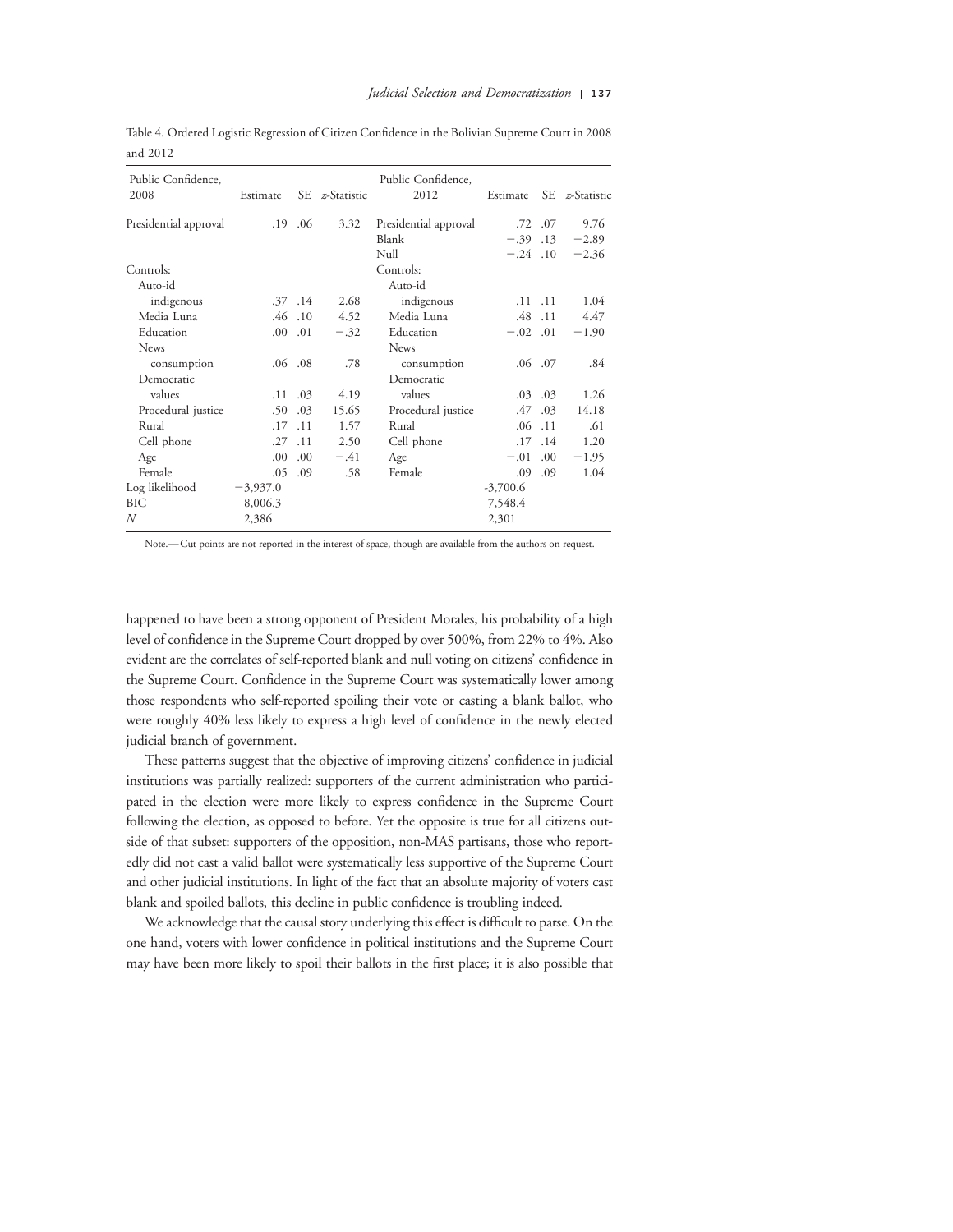voters who were otherwise supportive of the courts were turned off by the electoral process itself and opted to cast a blank or spoiled ballot as a result. If this is the case, then the elections themselves may have played a role in the decline of public confidence in the Supreme Court. Disentangling these countervailing explanations is impossible with the data we have available, and we leave these interesting and undeniably important questions for future research.

## **DISCUSSION**

The 2011 Bolivian judicial elections were unquestionably a historic event, providing for the first time in recent history the opportunity for a country's citizens to play a role in the selection of its country's national judges. The adoption of this electoral institution was surrounded by polarizing political debate between those who saw the adoption of judicial elections as a panacea to the institution's chronically low public esteem and those who felt that the adoption of popular elections would only cause further harm to the judicial branch. In the end, one Bolivian constitutional scholar describes the decision to adopt judicial elections this way: "There is a powerful reason why the Constituent Assembly arrived at its decision and that is that there was no other way: the only way to stop the carnival of party and judicial patronage for once and for all was the direct designation of judges by direct and universal popular vote. 'The greater the popular sovereignty in the election of judges, the greater the independence, quality and impartiality in the administration of justice'" (Vargas 2010, quoting Rebeca Delgado, chairwoman of the justice committee of the Bolivian Constitutional Assembly).

In this article, we attempted to shed some empirical light on several of these assertions, examining the correlates of candidate success and public confidence in the judiciary before and after the initial election. While we are appropriately cautious about our ability to generalize about the long-term effects of these elections, we close by reiterating four conclusions about which our data are clear as well as some broader thoughts about the Bolivian experience which might inform future research on judicial elections elsewhere.

First, one major argument given for the adoption of judicial elections in Bolivia was a desire to improve the representation of minorities on the bench. Such arguments fit well with scholarly views that"the more open the appointment procedure, the more likely it is that less traditional judges will arrive at the constitutional court. This is the case because the participation of these organizations would tend to widen the pool of candidates because they prefer judges who represent them better, who do not come from predominantly affluent and conservative backgrounds, and whose views are more expansive and in favor of enforcing social and economic collective rights" (Rios-Figueroa 2011, 38).<sup>30</sup>

<sup>30.</sup> This finding stands in contrast to research in the United States, which typically finds no difference in the relative ability of appointive and elective systems in increasing diversity on the bench (Hurwitz and Lanier 2003; but see Reddick et al. 2009). Combined with that of Frederick and Streb (2008) and Streb and Frederick (2009), our finding may suggest that any shortcoming of judicial elections to place women and minority candidates on the bench originates not from the judicial selection process, but by the pool of candidates available in the first place.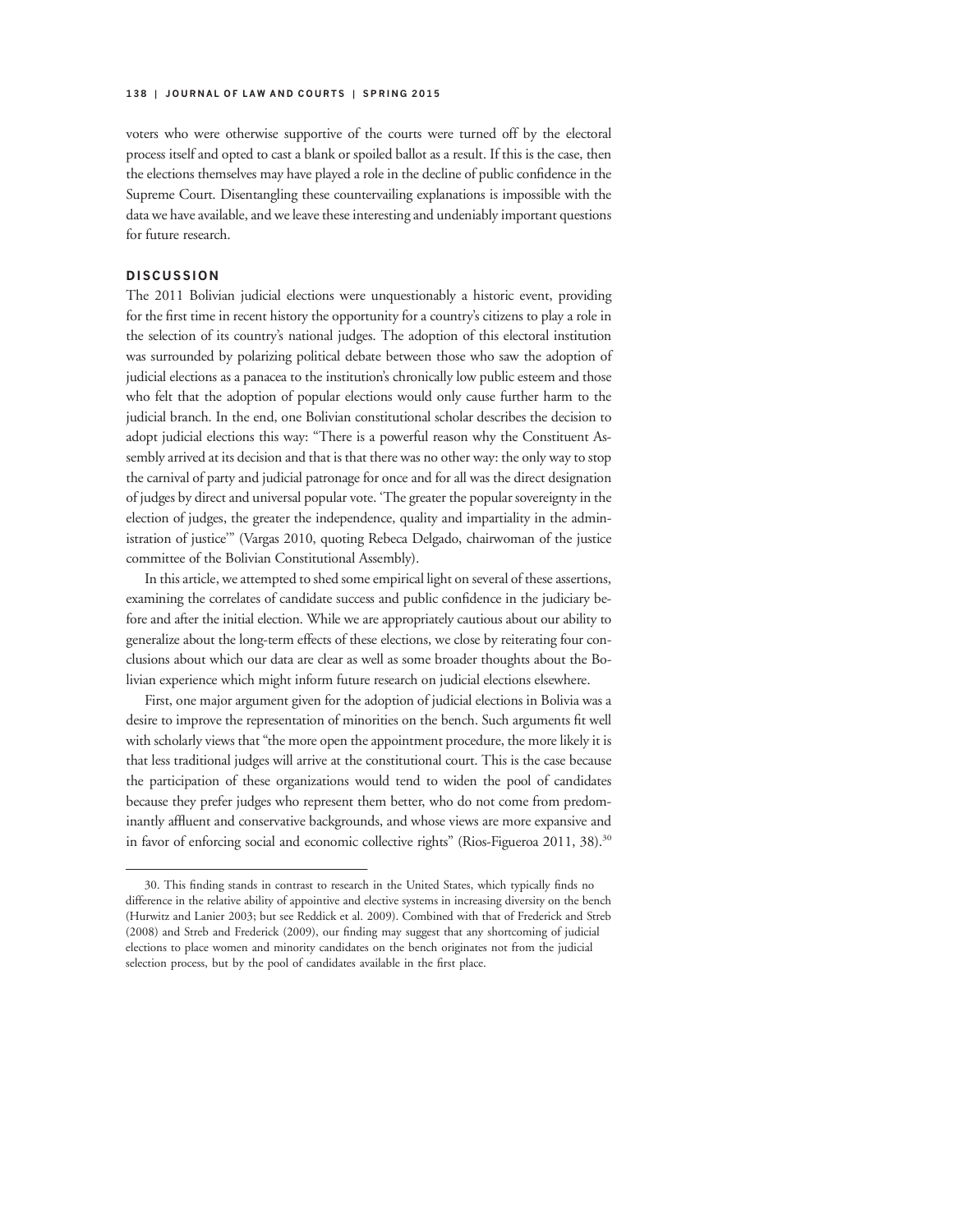The election was unquestionably successful at diversifying the benches of the national Bolivian courts, with the Bolivian judiciary now containing historically high numbers of female and minority jurists. Not only were an unprecedented number of indigenous candidates elected to national judicial office, but our results suggest they have largely indigenous voters to thank for their electoral success. Not only was the current Constitutional Tribunal the most diverse in Bolivian history, but it is the most diverse constitutional court in all of the Western Hemisphere. This is all the more important in light of the fact that the national judicial institutions were largely foreign to many Bolivians, and indigenous Bolivians have long been marginalized from the national political scene. If we take this dramatic increase in indigenous peoples' participation in selecting descriptive representatives on the high courts as evidence of "democratizing justice," then the objectives of the judicial elections were not only achieved, but were a resounding success.

Second, the 2009 Constitution laid out a procedure to ensure the meritocratic evaluation of candidates, subject to the approval of a supermajority of the bicameral National Assembly. There is little evidence to suggest that these institutional requirements were efficacious in practice. The highly politicized candidate preselection process was criticized widely as lacking transparency, opposition involvement or serious meritocratic criteria, allegations which cast a long shadow on the legitimacy of the elections more generally. Instead, the government emphasized the meritocratic evaluation of candidates by providing voters with standardized information about candidate qualifications and investing considerable resources to ensure a depoliticized electoral contest. Though the judicial candidates brought a myriad of professional experiences with them to office, we found no evidence this information was decisive in structuring voters' choices. To the extent that reformers argued that the most qualified candidates would be advantaged under this system, the initial contest illustrates a number of ways in which this ideal can break down.

Third, our analysis of public opinion documents a polarization of public sentiment toward the Supreme Court before and after the judicial elections. Government supporters appear more confident in the Supreme Court following the election, with majority party support becoming a stronger predictor of confidence after the election than it was before. At the same time, open opponents of the elections—especially those respondents who self-reported casting blank or null votes—exhibited systematically lower levels of support for the Supreme Court than government supporters. These results are mixed and difficult to interpret. Insofar as the reformers aimed to bolster public confidence among the emergent, MAS-led majority, confidence appears to have improved among this section of society. On the other hand, the fact that an absolute majority of voters declined to choose a candidate in the judicial elections would imply the lack of public confidence in the judicial institutions is widespread. Indeed, as shown above, the average public confidence in the Supreme Court declined between 2008 and 2012.

Finally, the Bolivian experience provides a clear example of how electoral populism can overwhelm and undermine institutional separation of powers. The Bolivian Constitution of 2009 required each of the judicial candidates receive the approval of two-thirds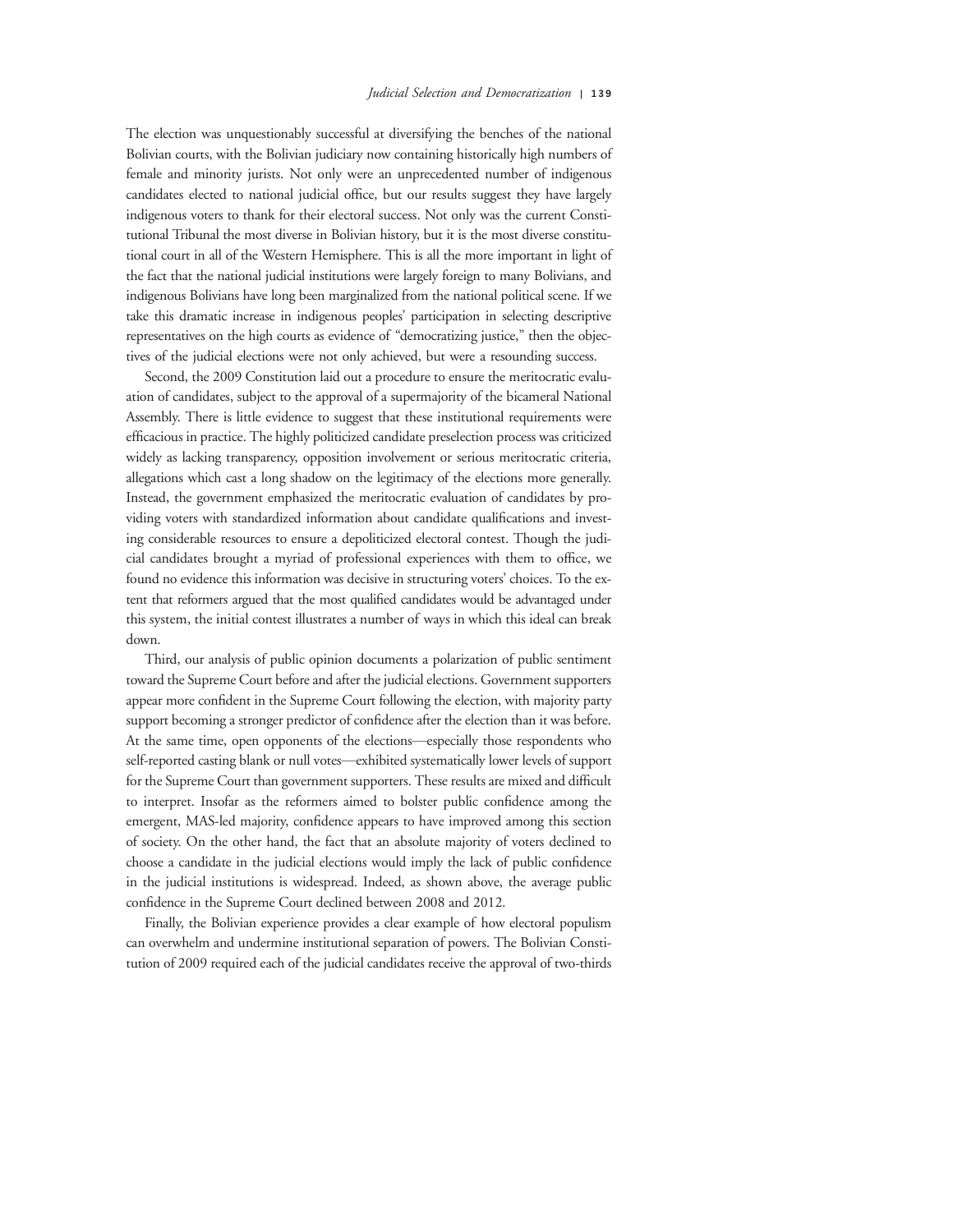of the bicameral national assembly, a clause which was added as a concession to the political opposition to ensure future influence and consultation in judicial nomination processes (see Driscoll and Nelson 2013). What was unforeseen to the Constitution writers at that time was that a single party could win, via free and fair elections, the supermajority control that was necessary to unilaterally sidestep this constitutional requirement meant to institutionalize opposition involvement. In this sense, it is wholly unsurprising that the MAS would summarily dismiss the criticisms of the political opposition during the candidate preselection process, as it was within their constitutionally defined right to do so.

It is too soon to tell if the changes in the composition of the judiciary and this initial decline in public confidence will have meaningful long-term effects, either on the level of substantive representation minority and female Bolivians receive from their national judiciary or on the legitimacy of judicial institutions overall. Per the admission of President Morales himself (Morales 2014), this dramatic transformation of the Bolivian judiciary has failed to solve many of the enduring problems of the Bolivian justice system. Future work ought to look beyond the ballot box to assess how the implementation of national-level judicial elections impacts the behavior of national jurists, the legitimacy of the judiciary, and the development of national constitutional law.

In short, Bolivians' comparatively short experience with judicial elections provides an invitation to scholars to explore the processes of information transmission and voter learning in judicial elections. Additionally, now that the elected Bolivian courts have been in office for enough time to build a judicial record, the time is ripe for scholars to examine the effects of these elections on judicial decision making in Bolivia, particularly with respect to substantive representation of women and minorities as well as deference to the legislative and executive branches of government.

#### APPENDIX

#### Indigenous Identity: Alternative Measure

The results presented in the main text rely on subjective evaluations of candidates' indigenous status using the candidate photographs in the voter information guide and the ballot itself. We chose to rely on the picture to identify candidates as overtly indigenous for a number of reasons. First, the candidate photo was a source of information to which all voters were exposed, irrespective of whether the voter carefully scrutinized the voter information guides. Second, the photo may have been used by candidates to signal their ideological priorities or intensity of indigenous identity. Nevertheless, as discussed and shown in figure 2 in the body of the paper, not all candidates who selfidentified as indigenous were easily identified as such based on their photographs.<sup>31</sup> Four

31. Our coders are both American undergraduate students who received no training or priming regarding the classification of "indigenous-looking," and they have no knowledge of Bolivia or Bolivian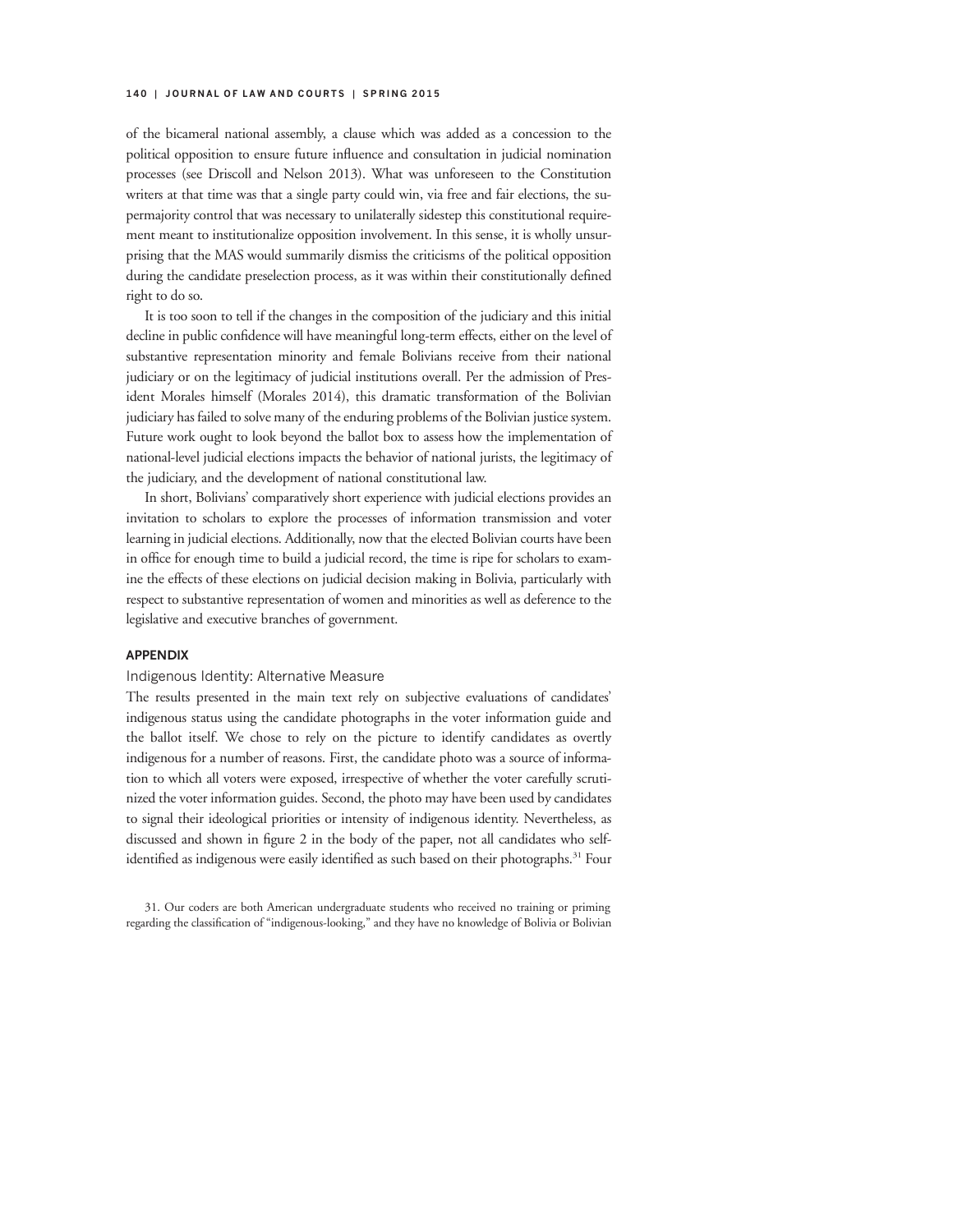Table A1. Hierarchical Logistic Regression Model Estimates of Candidates' Vote Share at the Municipal Level Using Candidates' Self-Identified Indigenous Status in Place of the Overt Indigenous Classification Employed in the Study

|                                                        | Estimate | <b>SE</b> | z-Statistic |
|--------------------------------------------------------|----------|-----------|-------------|
| Political representation:                              |          |           |             |
| Government affiliate                                   | .06      | .33       | .19         |
| Government stronghold                                  | .00      | .00.      | $-.93$      |
| Government affiliate $\times$ government stronghold    | .01      | .00       | 1.31        |
| Descriptive representation:                            |          |           |             |
| Self-identified indigenous                             | $-.57$   | .37       | $-1.52$     |
| Percent indigenous                                     | $-.01$   | .00       | $-2.69$     |
| Self-identified indigenous $\times$ percent indigenous | .02      | .00       | 3.70        |
| Female candidate                                       | .00.     | .23       | .02         |
| Female mayor                                           | $-.07$   | .39       | $-.19$      |
| Female candidate $\times$ female mayor                 | $-.21$   | .60       | $-.34$      |
| Professional qualifications:                           |          |           |             |
| Candidate qualification score                          | .15      | .17       | .84         |
| Controls:                                              |          |           |             |
| <b>Ballot</b> position                                 | $-.10$   | .01       | $-7.63$     |
| Intercept                                              | $-1.93$  | .31       | $-6.18$     |
| Log likelihood                                         | $-172.8$ |           |             |
| BIC                                                    | 464.6    |           |             |
| SD (candidate)                                         | .33      |           |             |
| N                                                      | 9,520    |           |             |

Note.—The model includes random intercepts for each candidate.

candidates self-identified as indigenous but did not overtly signal their indigenous identification in the picture of themselves that they submitted. In order to ascertain the robustness of the model presented in the paper, we reestimated the model replacing the measure of overtly indigenous with a dichotomous variable indicating if the candidate was self-identified indigenous in the voter information guide.

Table A1 presents the model estimates, the results of which are consistent with the effects reported in the main body of the paper. Figure A1 shows the interactive effect between a candidate's indigenous status and the percentage of the municipality that identifies as indigenous, plotting of the marginal effect of self-identified indigenous status on vote share. As before, indigenous candidates receive a boost at the polls in heavily indigenous areas; an indigenous candidate in a district that is 25% indigenous can expect to receive about a 4% boost in vote share; in a district that is 75% indigenous, that effect doubles to an 8% increase in vote share.

politics. The coders were given the pictures of the candidates, and were simply asked if the candidates appeared to be indigenous. This procedure ensured that their coding decisions were driven by the photograph they saw rather than by the candidate's stated self-affiliation with an indigenous group, the candidate's place of residence, or name.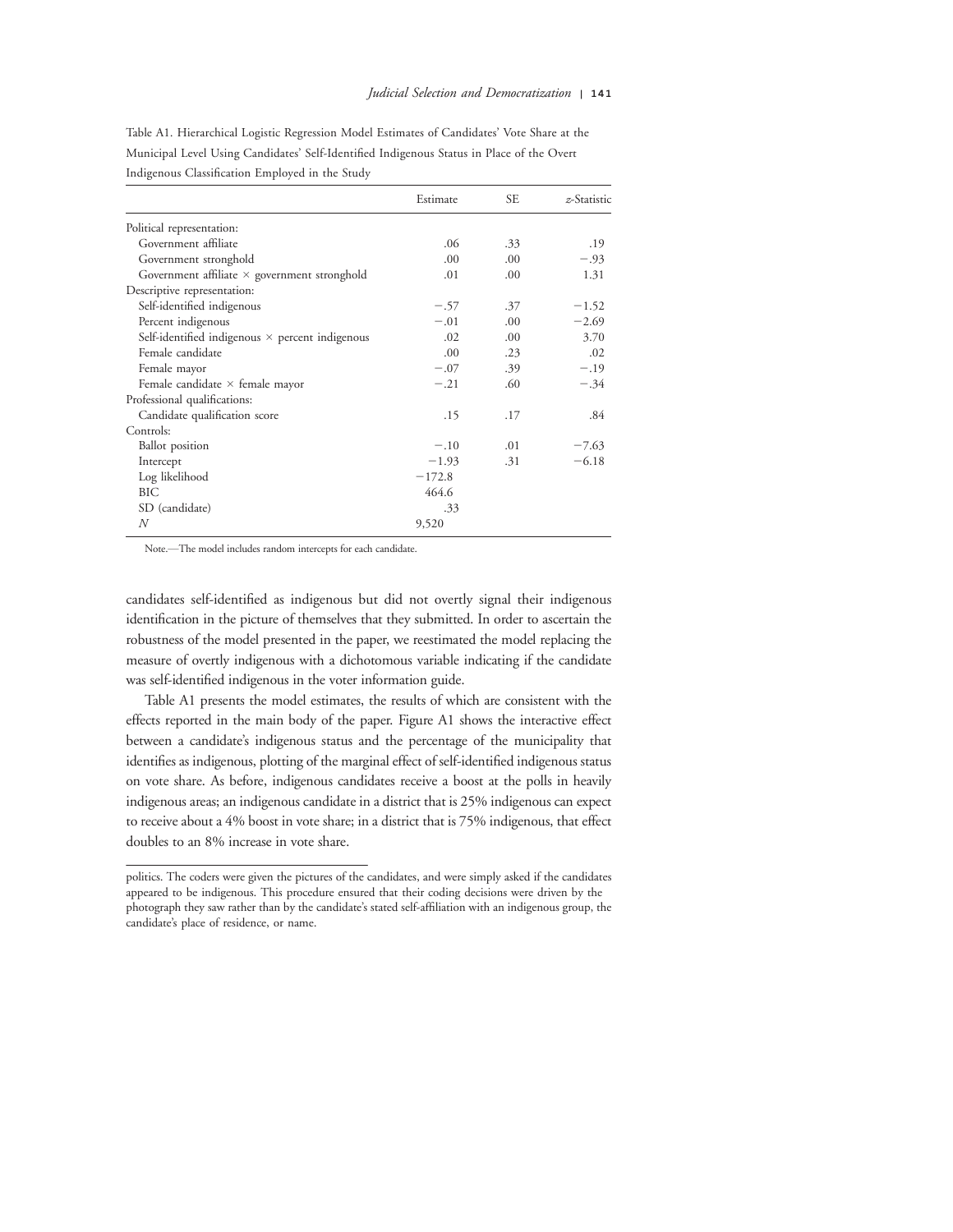



Qualifications Candidate: Alternative Measures

To further probe our null finding with respect to candidates' professional qualifications, we reestimated the model using two alternative measures of candidate qualifications. Following Bonneau and Hall (2009), our first alternative measure indicates whether the candidate had any prior judicial experience. The left panel of table A2 shows the results of the reestimated model using prior judicial experience as the measure of candidate qualifications. Our conclusions are robust to this measure; the estimated coefficient is not statistically significant and therefore provides no evidence that Bolivians selected candidates on the basis of candidates' prior judicial experience. All other substantive effects discussed in the article hold.

Next, the candidate profiles explicitly indicated separate sets of qualifications for each candidate: their educational background, their academic publications, their past professional history, and other relevant experience. The presence of each of these areas of expertise varied for each candidate. Our second measure of candidate qualifications is a five-point scale indicating the number of claimed qualifications by each candidate in their profile. Even if voters do not carefully read the entries, the presence or absence of more or less information on the candidate profile may have served as an informational shortcut by which candidate quality could be objectively assessed. The results of the model are shown in the right-hand columns of table A2. As with the other measure of candidate quality, we find no evidence of substantive effect, and all other results reported in the main body of the paper hold.

Alternative Explanations Pertaining to Information, Partisanship, and Voter Sophistication

Even though the institutional rules surrounding the Bolivian elections hold constant a number of potentially alternative explanations, readers may be concerned that our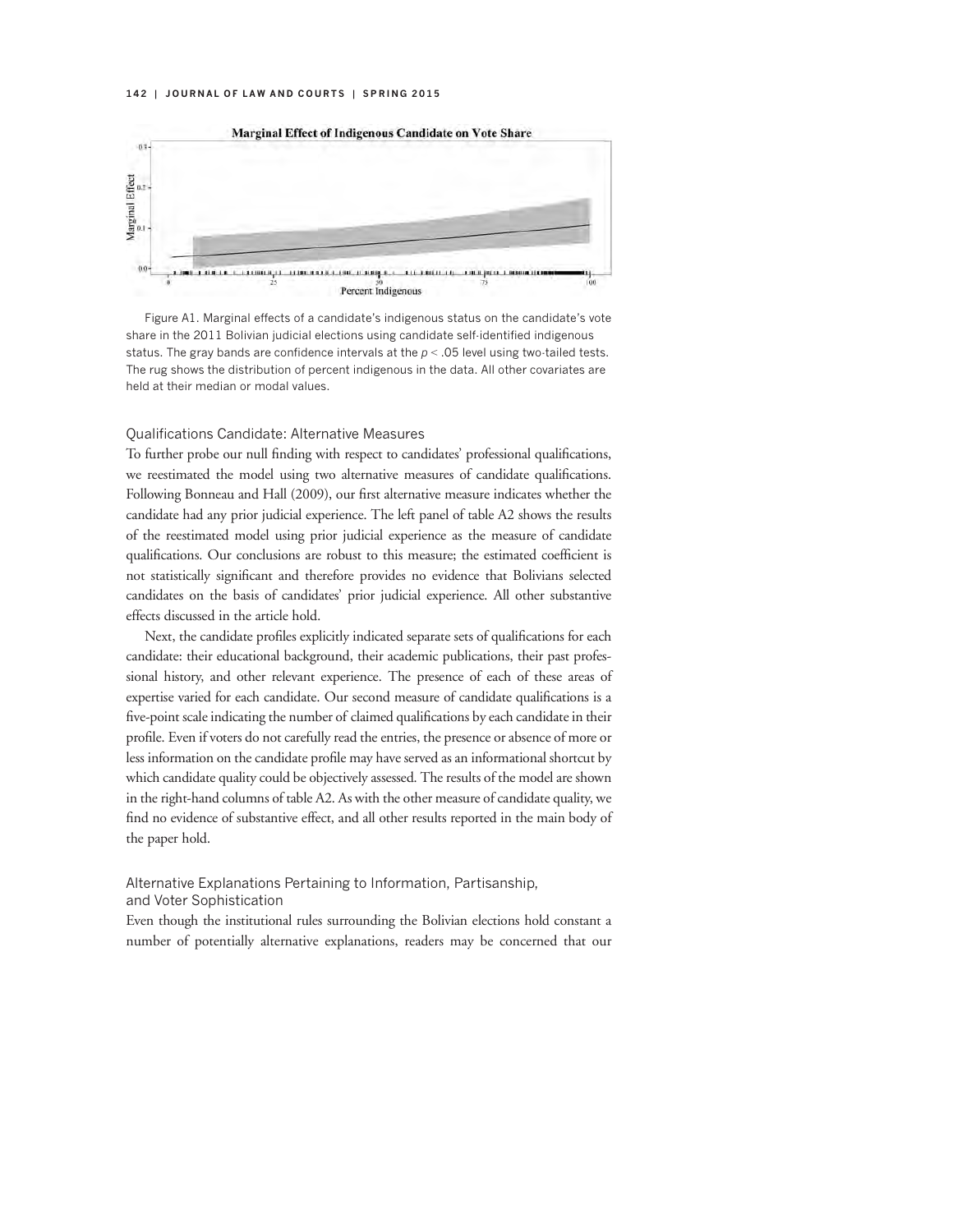|                                                                             | Estimate           | SE               | z-Statistic |                                                     | Estimate       | <b>SE</b>           | z-Statistic     |
|-----------------------------------------------------------------------------|--------------------|------------------|-------------|-----------------------------------------------------|----------------|---------------------|-----------------|
| Political representation:                                                   |                    |                  |             |                                                     |                |                     |                 |
| Government affiliate                                                        | $\ddot{15}$        | $\ddot{\cdot}$   | 49          | Government affiliate                                | .14            | 30                  | 48              |
| Government stronghold                                                       | 00                 | $\overline{0}$   | $-55$       | Government stronghold                               | $\circ$        | 00                  | $-55$           |
| Government affiliate × government stronghold                                | 00                 | ā                | 74          | Government affiliate $\times$ government stronghold | 00             | $\overline{0}$      | .73             |
| Descriptive representation:<br>Overtly indigenous<br>Percent indigenous     | $-0.65$            | $\frac{46}{5}$   | $-1.42$     | Overtly indigenous                                  | $-0.66$        | 46                  | $-1.43$         |
|                                                                             | $-0.01$            | $\overline{0}$   | $-2.57$     | Percent indigenous                                  | $-0.1$         | $\overline{0}$      |                 |
| Overtly indigenous × percent indigenous<br>Female candidate<br>Female mayor | 02                 | $\overline{0}$   | 4.10        | Indigenous candidate $\times$ overtly indigenous    | 3.             | $\overline{0}$      | $-2.57$<br>4.10 |
|                                                                             | $\widetilde{5}0$ . | .18              | .28         | Female candidate                                    | 03             | .18                 | $\ddot{.}19$    |
|                                                                             | $-0.5$             | 39               | $-13$       | Female mayor                                        | $-0.5$         | 39                  | $-13$           |
| mayor<br>Female candidate $\times$ female                                   | $-0.25$            | 60               | $-41$       | Female candidate × female mayor                     | $-0.25$        | 60                  | $-41$           |
| Professional qualifications:                                                |                    |                  |             |                                                     |                |                     |                 |
| Prior judicial experience                                                   | $-.03$             | $\overline{c}$ . | $-.13$      | Number of claimed qualifications                    | 0 <sup>3</sup> | $\ddot{\mathrm{S}}$ | $\ddot{\cdot}$  |
| Controls:                                                                   |                    |                  |             |                                                     |                |                     |                 |
| <b>Ballot</b> position                                                      | $-10$              | $\overline{0}$   | $-9.28$     | <b>Ballot</b> position                              | $-10$          | $\overline{0}$      | $-9.30$         |
| Intercept                                                                   | $-2.06$            | 27               | $-7.59$     | Intercept                                           | $-2.10$        | 29                  | $-7.20$         |
| Log likelihood                                                              | $-167.6$           |                  |             | $Log$ likelihood                                    | $-167.6$       |                     |                 |
| <b>BIC</b>                                                                  | 454.4              |                  |             | BIC                                                 | 454.3          |                     |                 |
| SD (candidate)                                                              | 22                 |                  |             | SD (candidate)                                      |                |                     |                 |
|                                                                             | 9,520              |                  |             | ≳                                                   | 9,520          |                     |                 |

Note.-The models include random intercepts for each candidate. Note.—The models include random intercepts for each candidate.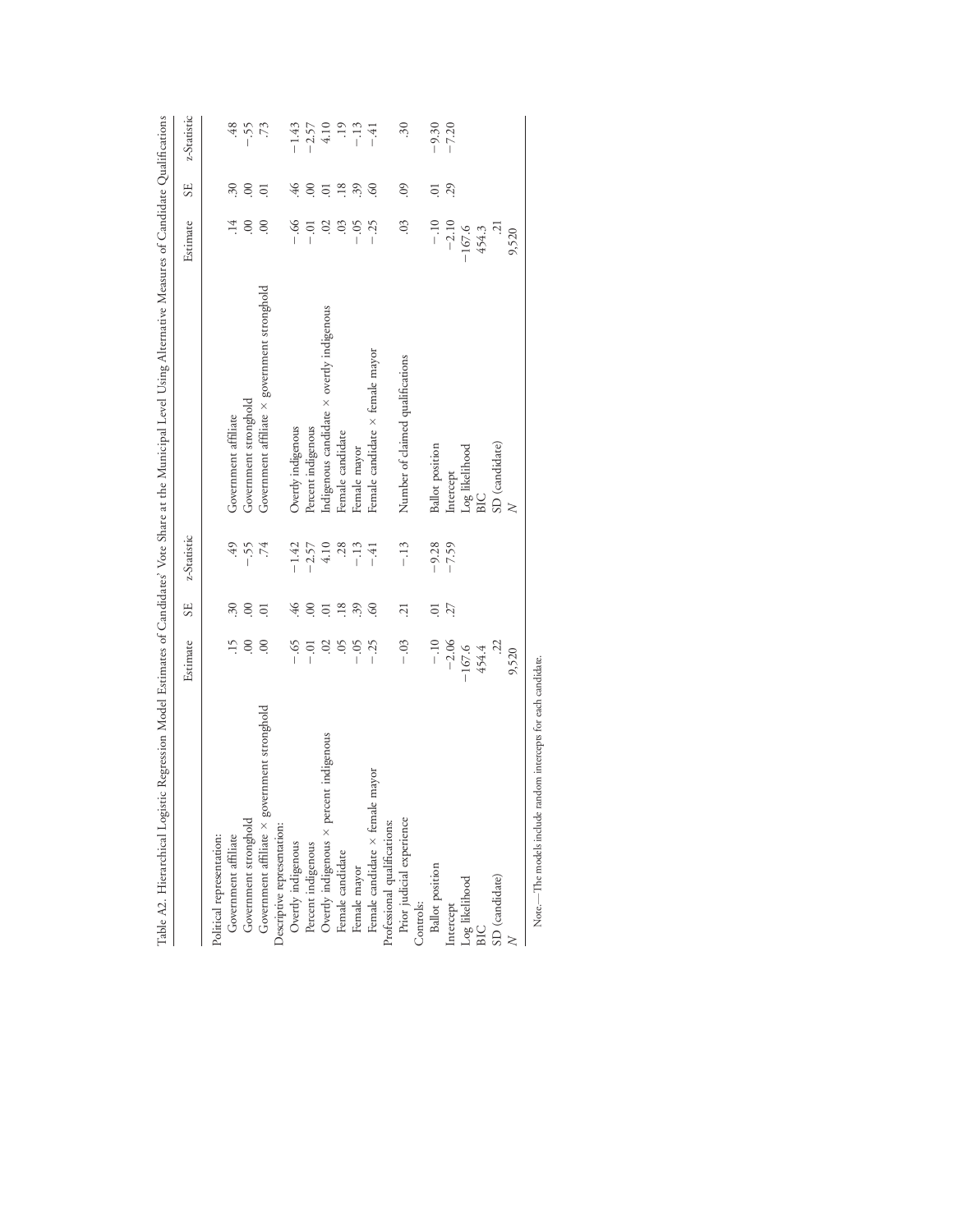Table A3. Hierarchical Logistic Regression Model Estimates of Candidates' Vote Share at the Municipal Level Including a Variety of Control Variable with Random Effects Cooeficients for Each Candidate

|                                                     | Estimate | <b>SE</b> | z-Statistic |
|-----------------------------------------------------|----------|-----------|-------------|
| Political representation:                           |          |           |             |
| Government affiliate                                | .04      | .31       | .14         |
| Government stronghold                               | .00      | .00       | $-.43$      |
| Government affiliate $\times$ government stronghold | .00      | .01       | .72         |
| Descriptive representation:                         |          |           |             |
| Overtly indigenous                                  | $-.58$   | .45       | $-1.29$     |
| Percent indigenous                                  | $-.01$   | .00       | $-1.77$     |
| Overtly indigenous $\times$ percent indigenous      | .02      | .01       | 4.09        |
| Female candidate                                    | .14      | .18       | .79         |
| Female mayor                                        | $-.05$   | .39       | $-.13$      |
| Female candidate $\times$ female mayor              | $-.25$   | .60       | $-.41$      |
| Professional qualifications:                        |          |           |             |
| Candidate qualification score                       | .14      | .13       | 1.09        |
| Controls:                                           |          |           |             |
| Percent rural                                       | .00      | .00       | .31         |
| Media Luna                                          | .03      | .21       | .12         |
| Percent illiterate                                  | .00      | .01       | .23         |
| Wealth                                              | $-.00$   | .01       | $-.01$      |
| <b>Ballot</b> position                              | $-.10$   | .01       | $-9.72$     |
| Intercept                                           | $-2.09$  | .42       | $-4.95$     |
| Log likelihood                                      | $-167.1$ |           |             |
| BIC                                                 | 489.8    |           |             |
| SD (candidate)                                      | .17      |           |             |
| N                                                   | 9,520    |           |             |

empirical analysis fails to control for an influence that may be highly correlated with one of our key independent variables and the dependent variable and therefore may cause omitted variable bias. As such, we reestimated our model, this time including a variety of control variables for potentially confounding effects.

First, to assess the potential nonrandom distribution of campaign information to rural areas ("TSE admite" 2011;"OEA recomienda" 2011), our model includes a measure of the percentage of citizens who have access to electricity (percent rural). Second, deeply held political cleavages divide the eastern and western halves of the country, which have the potential to confound our results pertaining to voters' affinity (or antipathy) for the MAS party (Alpert et al. 2010; Centellas 2009). To assess the extent to which these cleavages influence our results, we include a dichotomous variable, coded 1 if the district is in the eastern half of the country (known to Bolivians as the "half-moon" or Media Luna) (regional cleavage). Third, models of vote choice often include a measure of voters' level of wealth. To assess the robustness of our results to the malapportionment of economic circumstances by municipality, the model includes the percentage of citizens in the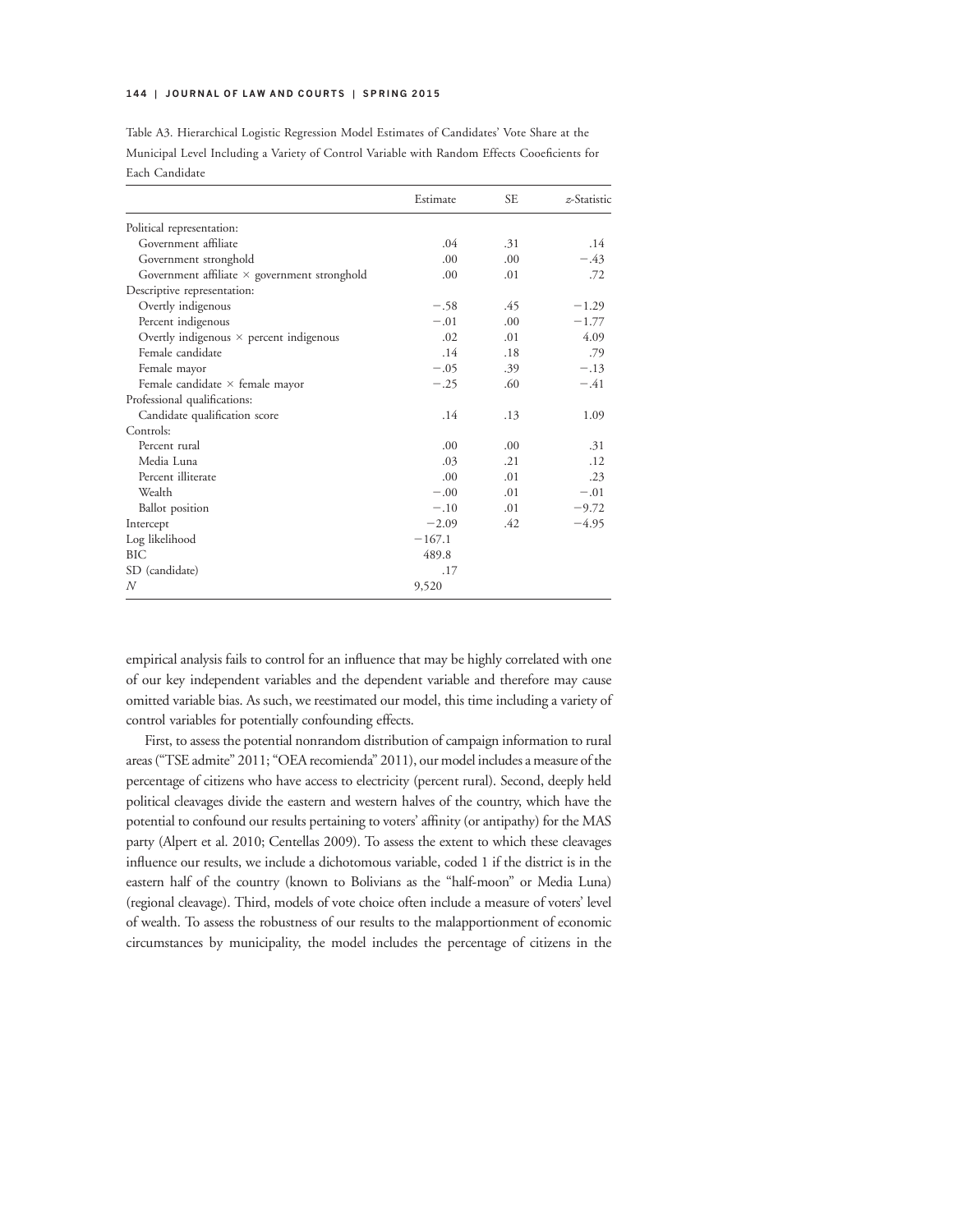municipality who own a cell phone. Finally, to counter any effects of predicted level of education on vote choice, the model includes the municipality's illiteracy rate.

The results of the regression with these control variables are shown in table A3. Though three of the four control variables do appear to have some independent explanatory power, their substantive effect is very small and their inclusion does not change the sign or statistical significance of any of the variables that were the focus of our discussion above. Though not included here in the interest of space, the inclusion of these variables has no effect on the marginal effects of gender, indigenous status, or government affiliation reported in the main text. Additional analyses are available from the authors on request.

#### REFERENCES

- Abramowitz, Alan I. 1988. "Explaining Senate Election Outcomes." American Political Science Review 82:385–403.
- Alpert, Alexandra, Miguel Centellas, and Matthew M. Singer. 2010. "The 2009 Presidential and Legislative Elections in Bolivia." Electoral Studies 29:757–61.
- Baum, Lawrence. 1987. "Explaining the Vote in Judicial Elections: The 1984 Ohio Supreme Court Elections." Western Political Quarterly 40:361–71.
- Bolivian Constitution. 2009. "Constitución política del Estado Plurinacional de Bolivia."
- Bond, Jon R., Cary Covington, and Richard Fleisher. 1985. "Explaining Challenger Quality in Congressional Elections." Journal of Politics 47 (2): 510–29.
- Bonneau, Chris W., and Melinda Gann Hall. 2009. In Defense of Judicial Elections. London: Routledge.
- Boulding, Carew E. 2010. "NGO's and Political Participation in Weak Democracies: Subnational Evidence on Protest and Voter Turnout from Bolivia." Journal of Politics 72 (2): 456-68.
- Canes-Wrone, Brandice, David W. Brady, and John F. Cogan. 2002. "Out of Step, Out of Office: Electoral Accountability and House Members' Voting." American Political Science Review 96 (1): 127–40.
- Castagnola, Andrea, and Anibal Peréz-Liñán. 2010. "Bolivia: The Rise (and Fall) of Judicial Review." In Courts in Latin America, ed. Gretchen Helmke and Julio Rios-Figueroa. Cambridge: Cambridge University Press.
- Centellas, Miguel. 2009. "Electoral Reform, Regional Cleavages and Party System Stability in Bolivia." Journal of Politics in Latin America 1 (2): 115–31.
- Couso, Javier A. 2010. "The Transformation of Constitutional Discourse and the Judicialization of Politics in Latin America." In Cultures of Legality: Judicialization and Political Activism in Latin America, ed. Javier A. Couso, Alexandra Huneesus, and Rachel Sieder. New York: Cambridge University Press.
- Cuiza, Paulo. 2014. "Evo Morales: 'En vano incorporamos poncho, pollera y sombreros (a la justicia) porque no cambia nada.'" La Razón, February 11.
- "Diputado del MAS revela que sí hubo lisa para seleccionar a candidatos a judiciales." 2011. Periodico ERBOL, October 31.
- Driscoll, Amanda, and Michael J. Nelson. 2012. "The 2011 Judicial Elections in Bolivia." Electoral Studies 31 (3): 628-32.
- -. 2013. "The Political Origins of Judicial Elections." *Judicature* 96 (January/February): 151–60.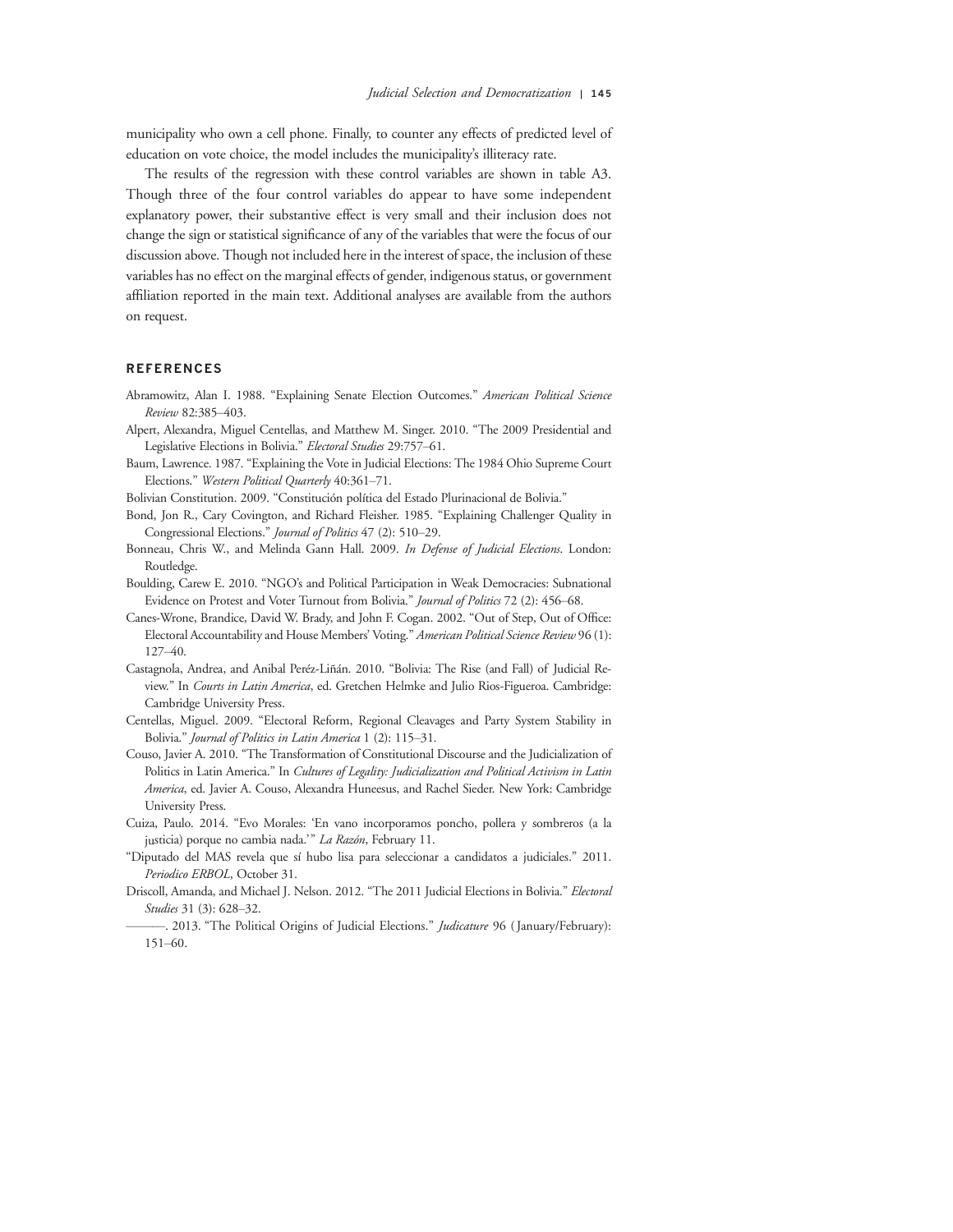- ———. 2014. "Ignorance or Opposition? Blank and Spoiled Votes in Low-Information, Highly Politicized Environments." Political Research Quarterly 67:547–61.
- Dubois, Philip L. 1984. "Voting Cues in Nonpartisan Trial Court Elections: A Multivariate Assessment." Law and Society Review 18 (3): 395-436.
- Elkins, Zachary, Tom Ginsburg, and James Melton. 2014. "Characteristics of National Constitutions, Version 2.0." Comparative Constitutions Project.
- "El presidente del TCP asegura que graban sus conversaciones." 2014. La Razón, February 18.

"El registro ampliado aún no tiene inscritos." 2011. La Razón, June 23.

- Fearon, James D. 2003. "Ethnic and Cultural Diversity by Country." Journal of Economic Growth 2003 (8): 195–222.
- Ferreres Comella, Victor. 2004. "The Consequences of Centralizing Constitutional Review on a Special Court: Some Thoughts on Judicial Activism." University of Texas Law Review 82:1704-36.
- Fox, Richard L., and Zoe M. Oxley. 2003. "Gender Stereotyping in State Executive Elections: Candidate Selection and Success." Journal of Politics 65 (3): 833-50.
- Frederick, Brian, and Matthew J. Streb. 2008. "Women Running for Judge: The Impact of Sex on Candidate Success in State Intermediate Appellate Court Elections." Social Science Quarterly 89:937–54.
- Gamarra, Eduardo A. 1997."Hybrid Presidentialism and Democratization: The Case of Bolivia."In Presidentialism and Democracy in Latin America, ed. Scott Mainwaring and Mathew Soberg-Shugart, 363–93. Cambridge: Cambridge University Press.
- Garoupa, Nuno, and Tom Ginsburg. 2009. "The Comparative Law and Economics of Judicial Councils." Berkeley Journal of International Law 27:53–83.
- Geyh, Charles Gardner. 2003. "Why Judicial Elections Stink." Ohio State Law Journal 64:43–79.
- Gibson, James L., and Gregory A. Caldeira. 1992."The Etiology of Public Support for the Supreme Court." American Journal of Political Science 36 (3): 635–64.
- Gibson, James L., Gregory A. Caldeira, and Vanessa Baird. 1998. "On the Legitimacy of National High Courts." American Political Science Review 92 (2): 343–58.
- Gibson, James L., Gregory A. Caldeira, and Lester Kenyatta Spence. 2003. "Measuring Attitudes toward the United States Supreme Court." American Journal of Political Science 47 (2): 354-67.
- Gibson, James L., and Michael J. Nelson. 2014a. "Is the US Supreme Court's Legitimacy Grounded in Performance Satisfaction and Ideology?" American Journal of Political Science, forthcoming.
- ———. 2014b. "The Legitimacy of the U.S. Supreme Court: Conventional Wisdoms, and Recent Challenges Thereto." Annual Review of Law and Social Science, forthcoming.
- Hall, Melinda Gann, and Chris W. Bonneau. 2006. "Does Quality Matter? Challengers in State Supreme Court Elections." American Journal of Political Science 50:20-33.
- Haynes, Evan. 1944. The Selection and Tenure of Judges. Baltimore: National Conference of Judicial Councils.
- Ho, Daniel E., and Kosuke Imai. 2008. "Estimating Causal Effects of Ballot Order from a Randomized Natural Experiment: California Alphabet Lottery, 1978–2002." Public Opinion Quarterly 72:216–40.
- Hurwitz, Mark S., and Drew Lanier. 2003. "Explaining Judicial Diversity: The Differential Ability of Women and Minorities to Attain Seats on State Supreme and Appellate Courts." State Politics and Policy Quarterly 3:329–52.
- Jacobson, Gary C., and Samuel Kernell. 1983. Strategy and Choice in Congressional Elections. New Haven, CT: Yale University Press.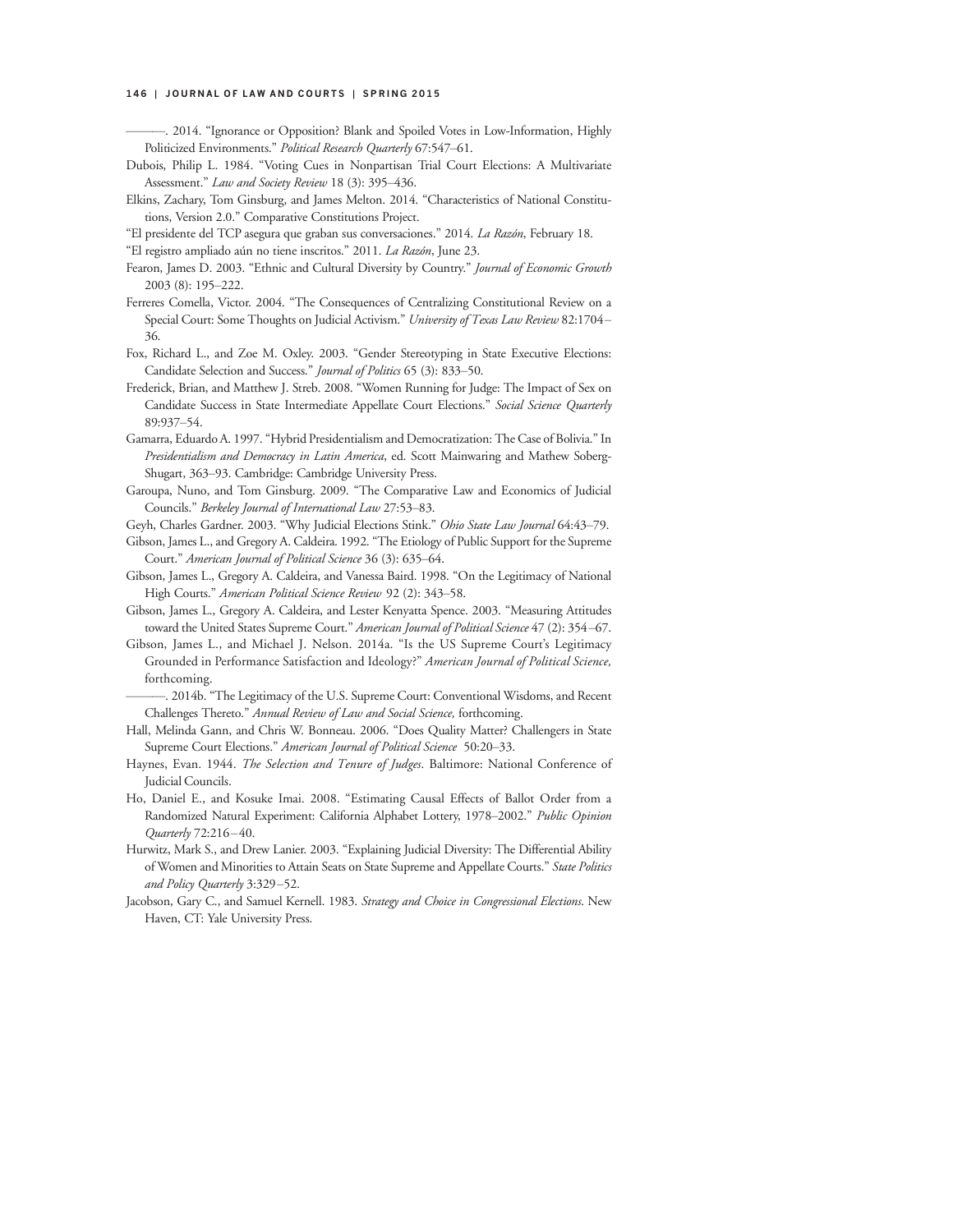- King, Gary, Ori Rosen, and Martin A. Tanner. 2004. Ecological Inference: New Methodological Strategies. Cambridge: Cambridge University Press.
- "Lamentablemente faltó información." 2011. El Día, October 16.
- Latin American Weekly Report. 1999. "Chávez Expresses Some of His Ideas for the New Constitution."Latin American Weekly Report WR-99-31:368–69.
- Llanos, Mariana, and Constanza Figueroa Schibber. 2008. "El presidente y el senado: Los nombramientos del poder judicial en la Argentina democrática (1983–2006)." Desarrollo Económico 47:607–37.
- Malleson, Kate, and Peter H. Russell, eds. 2006. Appointing Judges in an Age of Judicial Power. Toronto: University of Toronto Press.
- "Masistas admiten 'cuoteo individual' en designaciones de candidatos judiciales." 2011. Eju!TV, July 15.
- Merryman, John, and Rogelio Pérez-Perdomo. 2007. The Civil Law Tradition: An Introduction to the Legal Systems of Europe and Latin America. Stanford, CA: Stanford University Press.
- Mesa, Carlos D. 2008. Presidencia sitiada: Memorias de mi gobierno. La Paz: Fundación Comunidad. ———. 2010. Personal interview.
- Miller, Joanne M., and Jon A. Krosnick. 1998. "The Impact of Candidate Name Order on Election Outcomes." Public Opinion Quarterly 62 (3): 291–330.

"Ministra de Justicia: Fue un desacierto la elección de los magistrados." 2014. Página Siete, January 27.

- Morales, Evo. 2014. Informe de la gestión 2013 del Presidente Evo Morales a la asamblea legislativa plurinacional. Bolivian Embassy in Berlin, Germany.
- Morrison, Alan B. 2007. "Judges and Politics: What to Do and Not to Do about Some Inevitable Problems." Justice System Journal 28:293–300.
- North, Douglas, and Barry Weingast. 1989. "Constitutions and Commitment: The Evolution of Institutions Governing Public Choice in Seventeenth-Century England." Journal of Economic History 49 (4): 803-32.
- O'Connor, Sandra Day. 2009. "Keynote Address." Seattle University Law Review 33:559–67.
- "OEA recomienda selección meritocrática de candidatos." 2011. La Razón, October 18.
- Órgano Electoral Plurinacional. 2010. "Acta de computo nacional eleciones departmentales, municipales y Regional, 2010." Technical report, Órgano Electoral Plurinacional and the ACE Project, La Paz.
- –. 2011a. *Democratizando la justicia: Del pasado al presente, para construir el futuro. La Paz*: Órgano Electoral Plurinacional.
- ———. 2011b. "Voter Information Guide: 2011 Bolivian Elections." Órgano Electoral Plurinacional, La Paz.
- Peréz-Liñán, Anibal, Barry Ames, and Mitchell A. Seligson. 2006. "Strategy, Careers, and Judicial Decisions: Lessons from the Bolivian Courts." Journal of Politics 68:284-96.
- Pitkin, Hannah F. 1967. The Concept of Representation. Berkeley: University of California Press. "Profesionales no se postularán a las elecciones judiciales." 2011. Página Siete, June 8.
- Reddick, Malia, Michael J. Nelson, and Rachel P. Caufield. 2009. "Racial and Gender Diversity on State Courts." Judge's Journal 48:28–32.
- Rios-Figueroa, Julio. 2011. "Institutions for Constitutional Justice in Latin America." In Courts in Latin America, ed. Gretchen Helmke and Julio Rios-Figueroa, 27–54. New York: Cambridge University Press.
- Rock, Emily, and Lawrence Baum. 2010. "The Impact of High-Visibility Contests for US State Court Judgeships: Partisan Voting in Nonpartisan Elections." State Politics and Policy Quarterly 10:368–96.